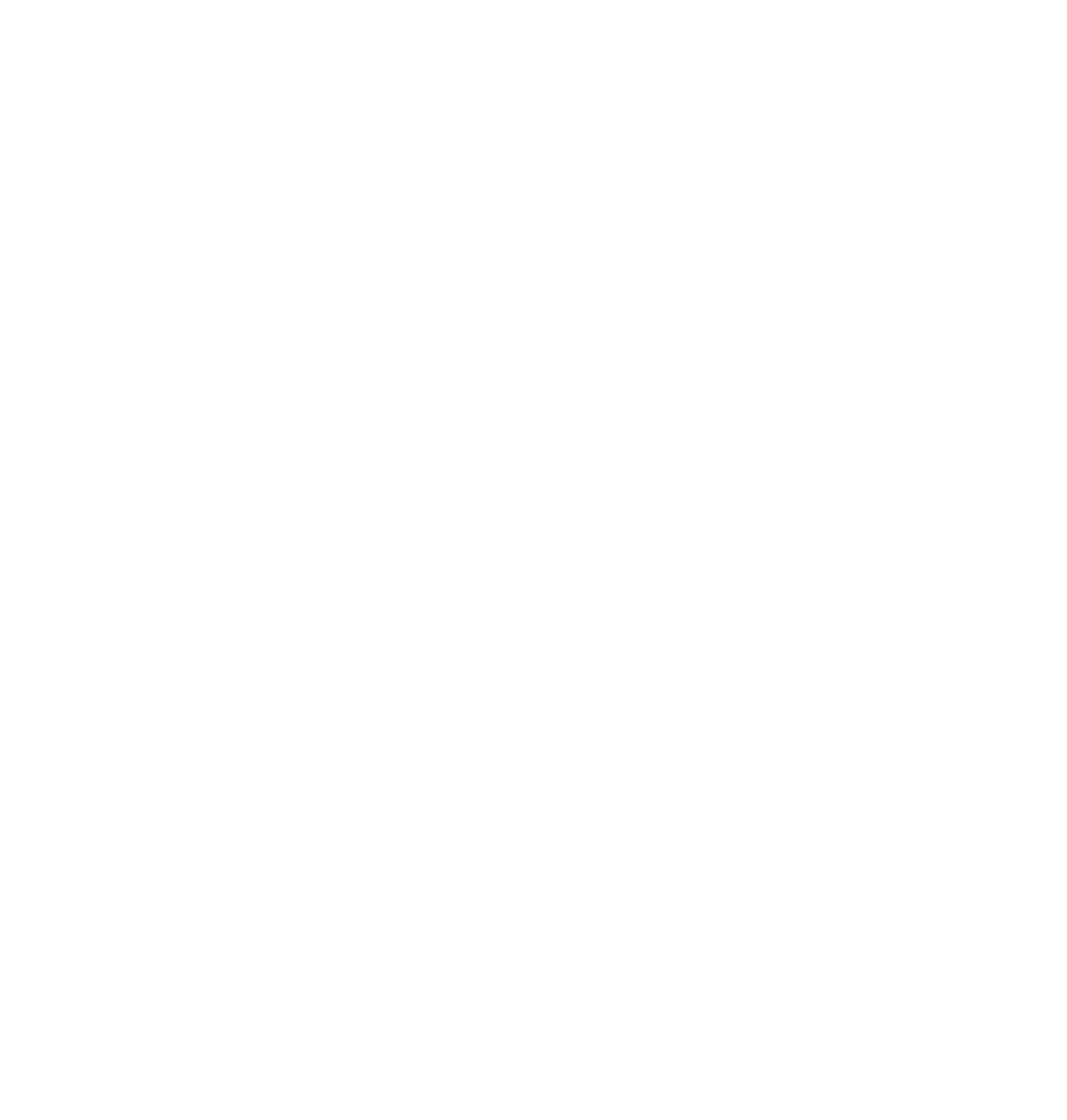#### **DEAN'S FOREWORD**

Dear friends of FASS,

This selection of news from September 2011 - April 2012 demonstrates the diverse spectrum and quality of our publications, exhibitions, displays, courses, workshops, lectures, projects, our programs and students. We hosted in seminars about twenty job-market candidates and interviewed more than fifty holding PhDs in economics, cognitive psychology, political science, cultural studies and allied fields from top institutions worldwide. A long list of people continue to contribute to this process in corresponding committees, in particular Mehmet Barlo, Gürol Irzık, Meltem Müftüler-Baç, Çağla Aydın and Ayşe Gül Altınay as coordinator of our cultural studies program group.

I am also very happy to share the news that we shall launch two new minor degree programs in Fall 2012. Gürol Irzık and Faik Kurtulmuş have contributed to drafting our minor in philosophy and Çağla Aydın in psychology.

Our students continue to receive acceptances from top PhD programs, the latest example being a full scholarship offer to economics BA student Salih Keçoğlu, from Stanford Economics PhD program. Early applications to our graduate programs have also set a new record.

Offering our undergraduate students incentives and opportunities to prepare and undertake their own research projects has become a primary education objective at FASS. With the help and efforts of our donor Ahmet Ateş we launched the Özgür Proje (Free Project) initiative in 2011 which at that time attracted three projects involving five FASS students. The projects and the results so far are extremely encouraging… The micro-donations project of Murat and Gökay has grown to a full-fledged enterprise and is waiting the spark for its launch. Talha and Poyzan have produced a nice document on activism in European capitals and learned perhaps the equivalent of a course of nine credits. April 8 was the deadline for 2012 Özgür Proje applications. We received seven very interesting project proposals involving twenty undergraduate students. We are grateful to Fuat Keyman, director of Istanbul Policy Center, to make the Center a friend of Özgür Proje with a financial contribution. I am sure there will many exciting news to share about our joint initiatives with IPC in the near future.

All the best wishes from FASS until the next issue.

#### **Mehmet Baç**

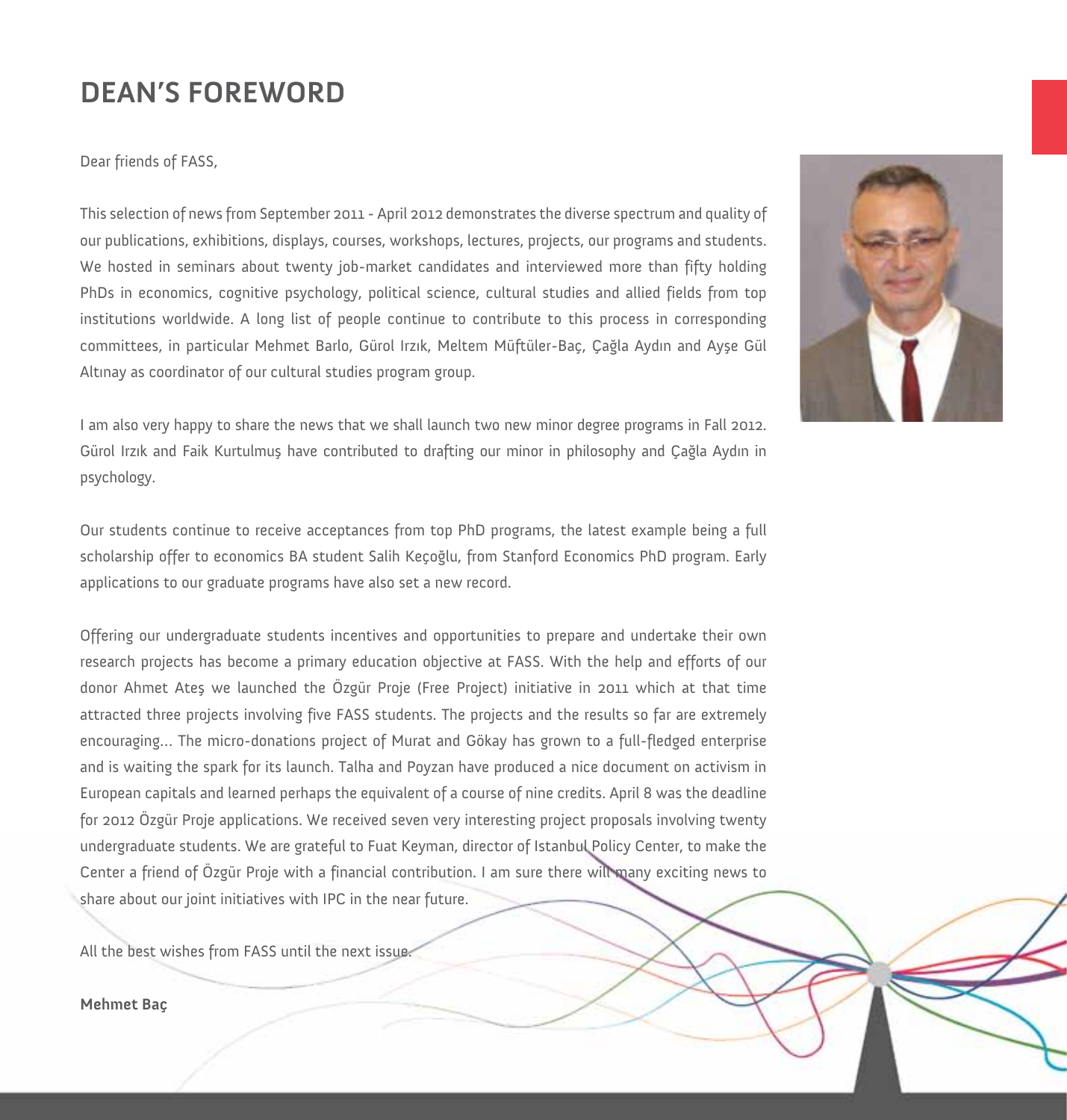# **FACULTY NEWS**



 $\blacksquare$  FASS launched its new diploma program, BA in International Studies, with a simulation of the Cyprus negotiations by our students, at Taksim Marmara Hotel, on February 25th. Minister of Foreign Affairs **Ahmet Davutoğlu** and the president of the United Nations General Assembly **Abdulaziz El-Nasser**  honored us with speeches and comments before and after the event.

A group of four student teams from European Studies (MA), Social and Political Sciences (BA), Political Science (MA, PhD) and Conflict Analysis and Resolution (MA), representing the UN, Turkish and Greek Cypriots, was very successfully prepared by faculty members **Teri Murphy** and

**Emre Hatipoğlu**. It was an event to remember - for all of us, but most of all, for the participating students who were applauded by Davutoğlu, Al-Nasser, Nihat Berker and an international group of distinguished academics.



The 17th edition of the **ISEA - International Symposium on Electronic Art,** the leading world conference and exhibition event for art, media and technology, took place in Istanbul from 14 to 21 September 2011.

The Symposium was the outcome of the synergy that was developed between the Inter-Society for the Electronic Arts and the Faculty of Arts and Social Sciences (FASS) at the Sabancı University of İstanbul, under the direction of the ISEA2011 İstanbul Artistic Director and Conference Chair **Lanfranco Aceti,** Sabancı University, Istanbul, (Goldsmiths College, London, LEA Editor in Chief, Kasa

Gallery Director) and the Conference and Programme Director **Özden Şahin** (LEA Editorial Manager, Kasa Gallery Vice Director & In-house Curator).

**Onur Yazıcıgil** has developed a multilingual typeface, Duru Sans™, which is currently licensed by Sorkin Type Co. and is purchased by Google™ to be included in the permanent collection of Google Webfonts. This cooperation between Google™ and Onur Yazıcıgil will provide a brand-new typeface for websites to view text in a more legible and expressive way for various platforms including Google's Android operating system. He is also the first Turkish designer whose typeface is featured and included in the permanent Google Webfont archive.

We celebrated the Emeritus professorships of **Ayşe Öncü**, **Korel Göymen**, **Fikret Adanır** and **Sabri Sayarı**. Years of experience, hard work, classes, research projects, mentored students and so much service to the society. We proudly crowned these exemplary careers with a "comma" at the Emeritus ceremony.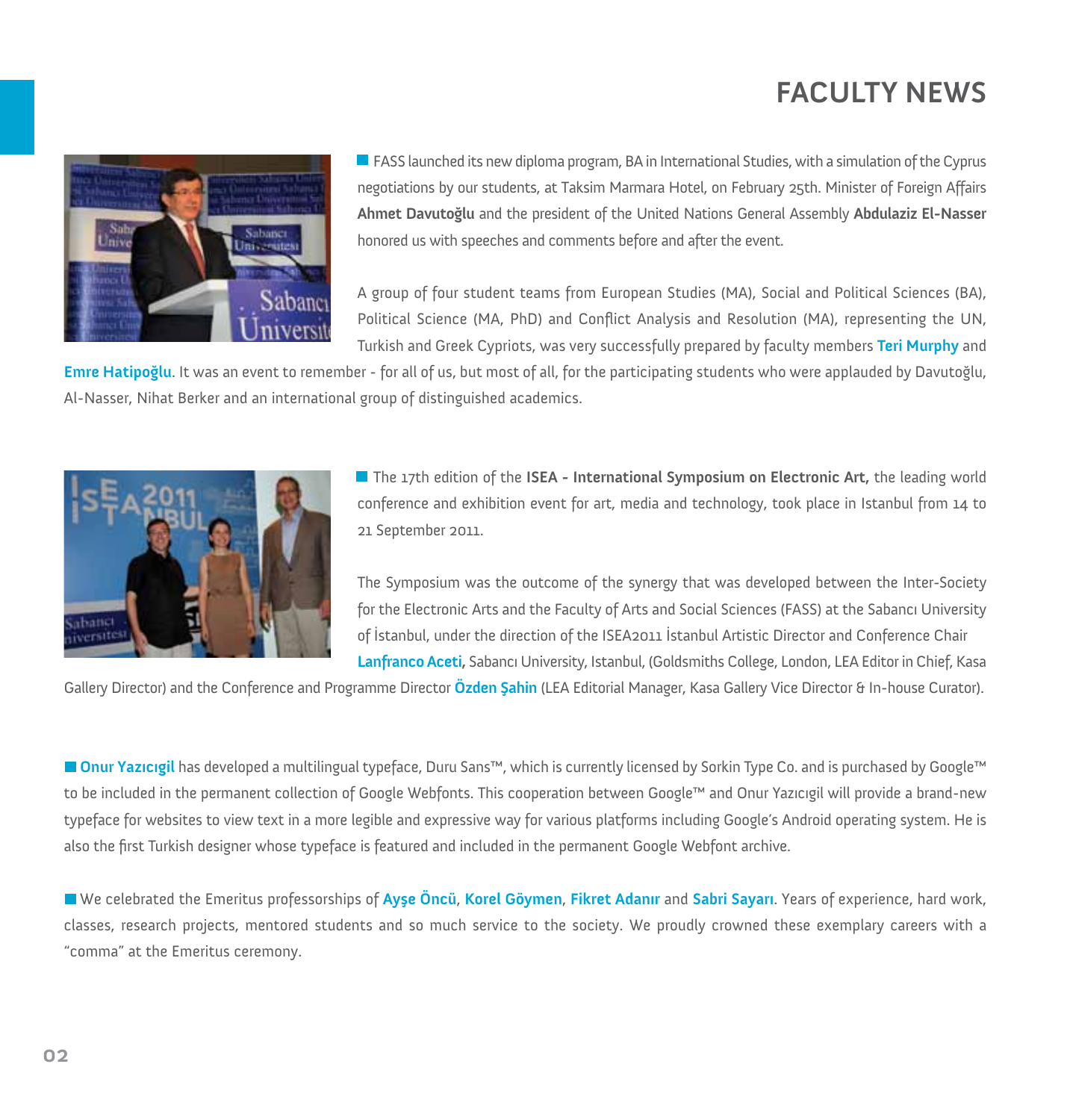#### **FACULTY NEWS**



**Fikret Adanır** joined FASS in 2007, with a prolific career following his PhD in History from University of Frankfurt in 1977. He published over eighty books and articles, some of which became reference works on Balkan and late Ottoman history, including "Die Makedonische Frage: Ihre Entstehung und Entwicklung bis 1908" (Wiesbaden: Franz Steiner, 1979) and "Geschichte der Republik Türkei" (Mannheim: BI Taschenbuchverlag, 1995). He clearly outstands among other Ottomanists in terms of changing the conception of Southeast European history in world historiography, contributing by integrating the Ottoman factor into the historiography of the Crimean War, and also due to his endeavours to raise Ottoman historiography in Turkey into a respectful critical social science with international credibility. Since 2007, Fikret Adanır teaches several courses such as The Eastern Question; Caucasus and its Hinterland; National Projects in South European History; and Minority Questions in Contemporary Turkey.



**Ayse Öncü** is a leading sociologist in Turkey in the past three decades. Receiving her PhD in Sociology from Yale University in 1971, she has taught at the Middle East Technical University, Boğaziçi University and since 2003, at Sabancı University, with visiting positions at University of Michigan Ann Arbor and UCLA. Her research focuses on cities, culture and sociology and Turkish social analysis. Recently, she has been conducting research on the role of the media in social change. Ayşe Öncü offers several courses in sociology and urban culture in Turkish and comparative contexts such as Social Theory; Urban Sociology; Media Worlds; Urban Spaces and Cultures; and Media and Politics at FASS.



**Sabri Sayarı** has a PhD from Columbia in 1972. He served at FASS in the period 2005-2011, following positions at Rutgerts University, Boğaziçi University, Rand Corporation and Georgetown University where he acted as director of the Institute of Turkish Studies. He served in the editorial boards of area studies journals including the Middle East Journal and was regularly invited to seminars on Turkish politics in academic circles and government offices. His main contributions are in comparative politics, political participation, party systems and more recently in Turkish foreign policy. Some of this research has made its way into the curricula of leading academic institutions worldwide. Sabri supervised many MA and PhD students during his relatively short stay with us, most recently Hasret Dikici Bilgin who is now an assistant professor at Okan University.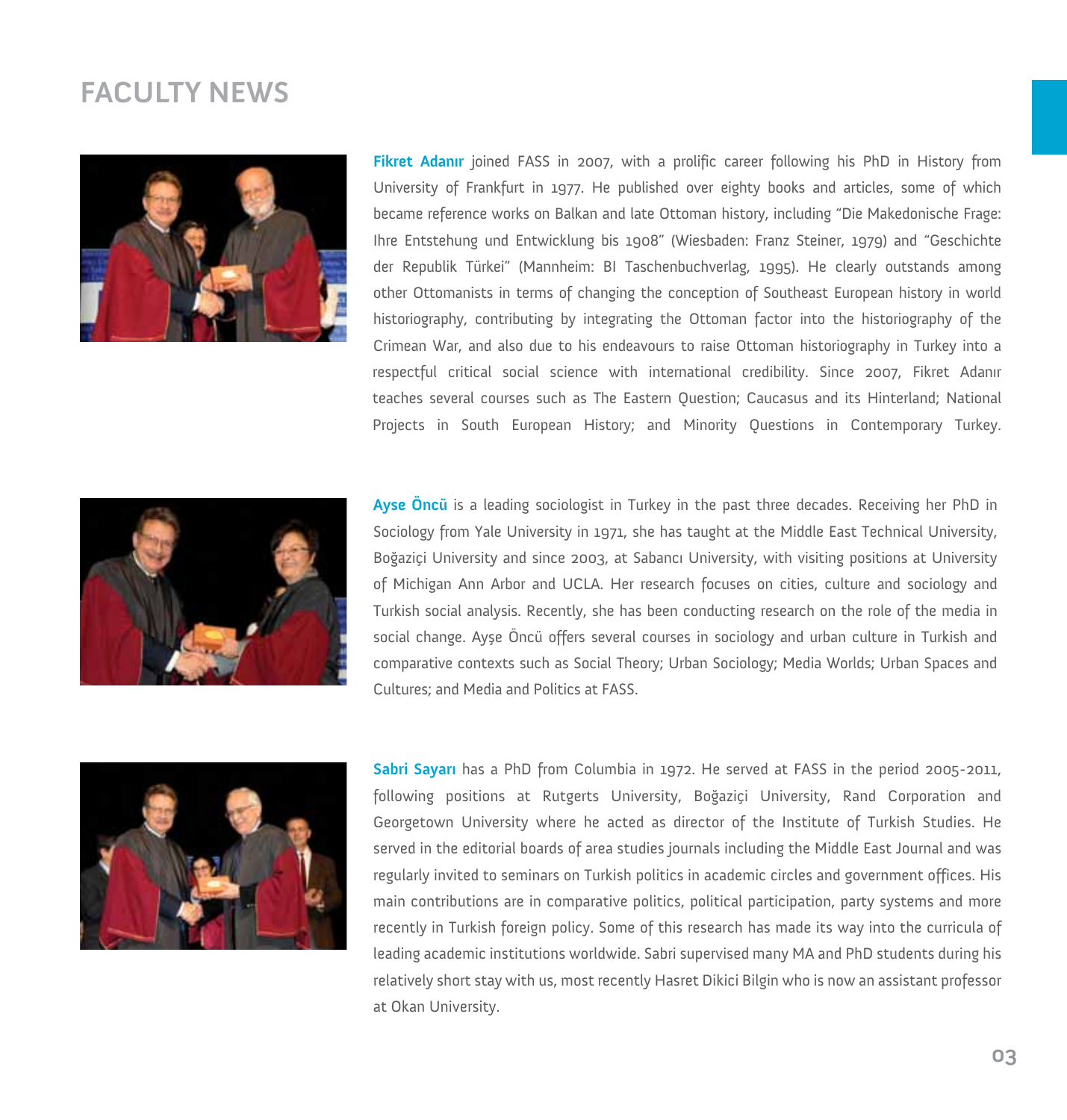## **FACULTY NEWS**



**Korel Göymen** is a member of FASS since 2002. He received his PhD from Leeds University in 1973 and worked at the Middle East Technical University for many years. Besides a successful academic career, he served as advisor to leading figures in Turkish politics with his expertise in local governance. He took high-rank administrative positions, organized many conferences and symposia, and led an active role in our university's goal to reach out in the public policy domain. Korel Göymen played an important role in the design of our Public Policy MA degree program. His courses include NGO Governance; Local Governance in Turkey and the European Union and Turkish Governance.

#### **SPONSORED RESEARCH**



**İnci Gümüş** received TÜBİTAK Career Grant.

TÜBİTAK Career Development Program will fund İnci Gümüş's research project on "Macroeconomic Effects of Alternative Tax Policies During Financial Crises". This project analyzes the effects of tax cuts on macroeconomic variables during financial crises. İnci's project studies these effects in the context of the 2008 global financial crisis in Turkey. The project will provide insight on how macroeconomic variables would behave in a case where the government has access to additional borrowing, which allows for tax reductions to stimulate the economy.

**Brooke Luetgert** received the EU 7th Framework Marie Curie Career Integration Grant with her project titled "A Comparative Perspective on Parliamentary Legislative Activity and Bureaucratic Delegation" for 2012-2015 period.

This project asks how differences in the preferences of the legislating actors and the degree of institutional control over bureaucrats may affect the extent of policy delegation in four parliamentary systems (Germany, UK, France and Turkey). The project will test, extend and refine the transaction cost, principal-agent theory to



accommodate a comparative perspective on parliamentary democracies. The selected countries vary with regard to their electoral systems, party tradition, level of democratic consolidation and legal tradition. The project will assess the relative potential for and intervening factors limiting or encouraging the use of executive policy instruments in these states over a twenty-five year period.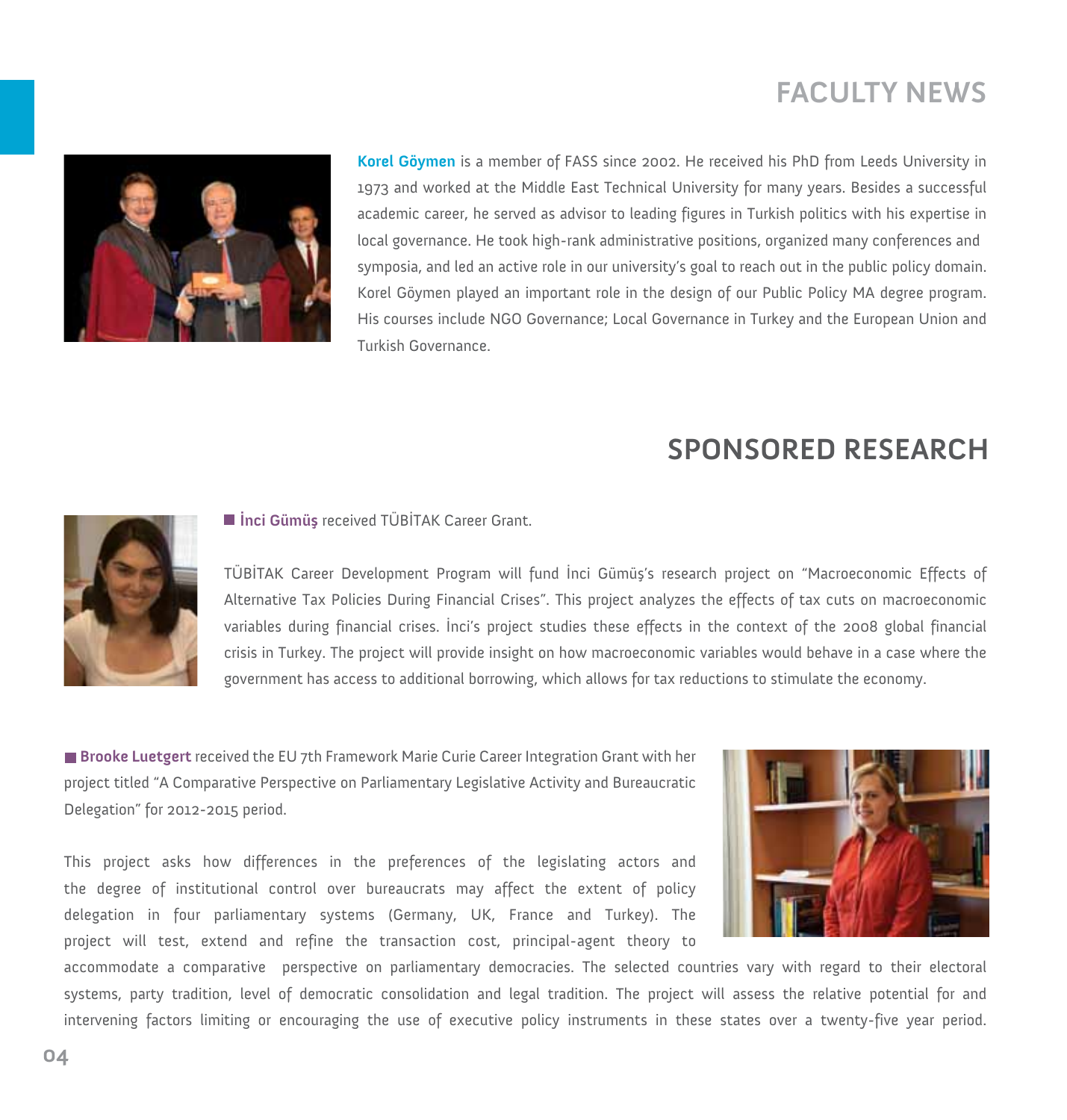# **SPONSORED RESEARCH**



**Mustafa Halit Tağma** received the EU 7th Framework Marie Curie Career Integration Grant with his project titled "Understanding Iran's Resumption of its Nuclear Program: The Role of Bureaucratic Politics" for the period 2012 to 2015.

This project aims to understand the shift in Iran's Nuclear Program as the sanctions and incentives presented by the international community have not deterred Iran from continuing with its nuclear program. This project argues that rather than treating Iran as a unitary rational actor, a bureaucratic politics perspective could shed light on the causes of Iranian decision

making and provide a better understanding of opportunities to resolve this conflict for scholars and policy-makers alike. Thus, this research will create new avenues to consider for policy makers, scholars, NGO's and non-proliferation activists. By specifying the role and power of key decision-makers in the process, Turkey and the European Union would be able to come up with alternative policies in its negotiations with Iran.

**Hülya Adak** received the prestigious "Humboldt Research Fellowship for Experienced Researchers" from the Alexander von Humboldt Foundation. Currently, Hülya is on a research fellowship from the Orient-Institut Istanbul, is working on her book project "Nation-Building and Political Violence in Halide Edib Adıvar's works."



The Humboldt Research Fellowship for experienced researchers is awarded to select academics from Europe, the Middle East, Asia, and the United States, to carry out long-term research projects (up to 18 months) in cooperation with an academic host at a research institution in Germany. For the next two years, Hülya Adak will work in cooperation with her host institution, Freie Universitaet Berlin as well as Otto-Friedrich Universität Bamberg, Ludwig-Maximilians-

Universität München, and Universität Hamburg on her research "World War I and the Armenian Catastrophe: Commemoration and Mourning in Fiction and Egodocuments in Turkey."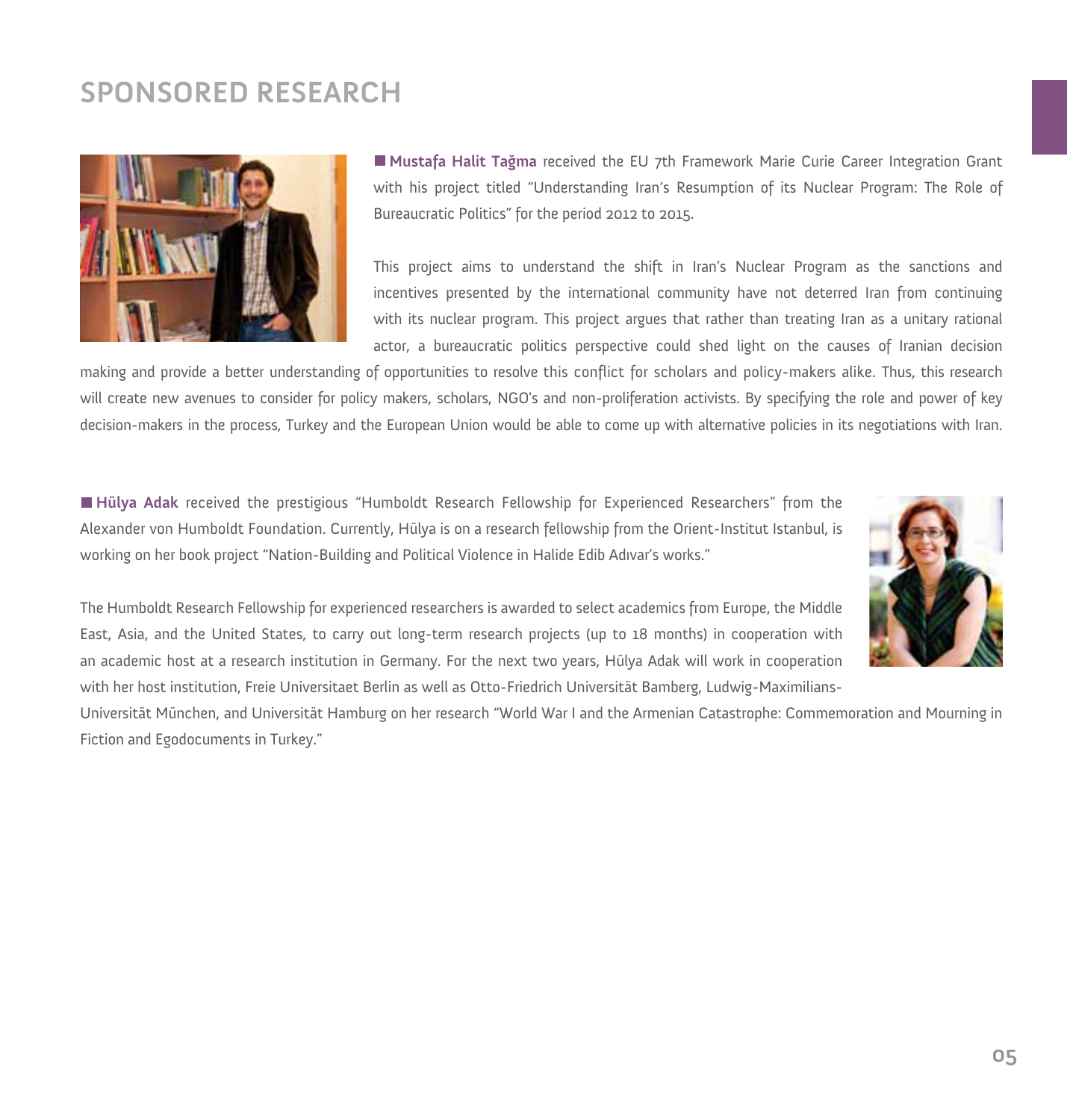#### **Selected Journal Articles**

**Ahmet Faik Kurtulmuş**, "Dworkin's prudent insurance ideal: Two revisions," *Journal of Medical Ethics*, Vol.38, No.4, November 2011, 243-246, (SCI)

**Ahmet Faik Kurtulmuş**, "Uncertainty behind the veil of ignorance," *Utilitas*, Vol.24, No.1, March 2012, 41-62 (AHCI)

**Arzu Kıbrıs**, "Uncertainty and ratification failure," *Public Choice*, Vol.150, No.3-4, March 2012, 439-467 (SSCI)

**Arzu Kıbrıs** and **Meltem Müftüler-Baç**, "The accession games: A comparison of three limited-information negotiation designs," *International Studies Perspectives*, Vol.12, No.4, November 2011, 399-427 (SSCI)

**Ayşe Parla**, "Labor migration, ethnic kinship, and the conundrum of citizenship in Turkey," *Citizenship Studies*, Vol.15, No.3-4, June 2011, 457-470 (SSCI)

**Ayse Parla**, "Undocumented migrants and the double binds of rights claims," *Differences: A Journal of Feminist Cultural Studies*, Vol.22, No.1, April 2011, 64-89 (SSCI)

**Ayşe Öncü**, "Representing and consuming "the East" in cultural markets," *New Perspectives on Turkey (SI)*, Vol.45, 2011, 49-73 (SSCI)

**Banu Karaca**, "Images delegitimized and discouraged: Explicitly political art and the arbitrariness of the unspeakable," *New Perspectives on Turkey (SI)*, Vol.45, 2011, 155-183 (SSCI)

**Fuat Keyman**, Bahar Rumelili and Bora İşyar, "Multilayered citizenship in extended European orders: Kurds acting as European citizens," *Journal of Common Market Studies*, Vol.49, No.6, November 2011, 1295-1316 (SSCI)

**Halit Mustafa Tağma**, "Model, event, context: Globalization, Arab social movements, and the modeling of global order," *Globalizations*, Vol.8, No.5, 2011 (SSCI)

**Inci Gümüş**, "Exchange rate policy and sovereign spreads in emerging market economies," *Review of International Economics*, Vol.19, No.4, September 2011, 649-663 (SSCI)

**Meltem Müftüler-Baç** and **Fuat Keyman**, "The era of dominant-party politics," *Journal of Democracy*,Vol.23, No.1, January 2012,85-99 (SSCI)

**Meltem Müftüler-Baç** and Nora Fisher Onar, "The adultery and the headscarf debates in Turkey: fusing "EU-niversal" and "alternative" modernities?" *Women's Studies International Forum*, Vol.34, No.5, September 2011, 378-389 (SSCI)

**Özge Kemahlıoğlu**, "Jobs in politicians' backyards: party leadership competition and patronage," *Journal of Theoretical Politics*, Vol.23, No.4, October 2011, 480-509 (SSCI)

**Özgür Kıbrıs**, "A revealed preference analysis of solutions to simple allocation problems," *Theory and Decision*, Vol.72, No.4, July 2011, 509-523 (SSCI)

**Özgür Kıbrıs** and İpek Gürsel Tapkı, "Bargaining with nonanonymous disagreement: decomposable rules," *Mathematical Social Sciences*, Vol.62, No.3, November 2011, 151-161 (SSCI)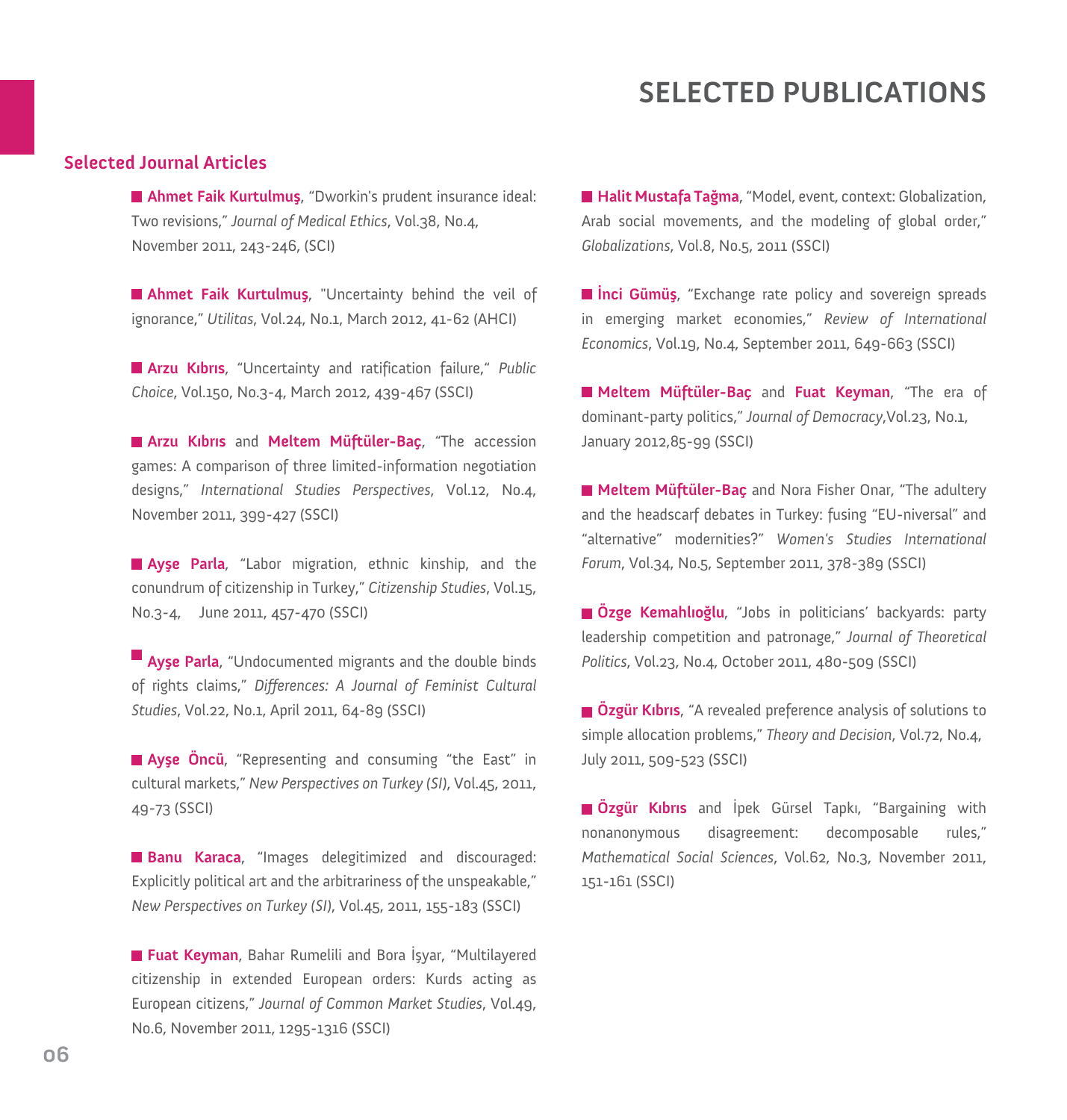#### **Selected Book Publications**

**Fikret Adanır and Suraiya Faroqhi (eds.) Osmanlı ve Balkanlar. Bir Tarihyazımı Tartışması, İstanbul: İletişim Yayınları, 2011**

*The Ottomans and the Balkans* presents studies by ten historians, experts in different fields. Each study examines the Ottoman past and Balkan history based on archives and historiography in different languages. The articles in this volume put forth illuminating arguments which lead to a reconsideration of not only the problem of historiography but also clichés and established as well as here-to undebated issues. The common point is the challenge raised to a nationalistic and distorted chronological historiography. The book displays a unity of tone which avoids glorifying the past, creating a golden age and making nostalgic statements. The authors believe that the Balkans have been shaped by various political, religious and economic contingencies emerging in the recent past rather than through a never-ending conflict axis.



With a focus on Ottomans and the Balkans, centralization, legitimation, distribution of power, identity and the shaping of nationalism, *The Ottomans and the Balkans* is a substantial reference book.



#### **Ersin Kalaycıoğlu and Deniz Kağnıcıoğlu (eds.) Karşılaştırmalı Siyasal Sistemler. Eskişehir: Anadolu Üniversitesi Yayınları, Eylül 2011**

*Karşılaştırmalı Siyasal Sistemler* (Comparative Political Systems) is a text book on Comparative Politics. Comparative scientific method and the fundamentals of its application in Political Science, as well as the implementation of these principles in various political systems are presented for beginners in the field. Compiled by Political Science experts focusing on this field in our country and experts specializing in the political systems covered by this book, the content offered is a rarity in our country. *Karşılaştırmalı Siyasal Sistemler* is a source in Turkish that can be recommended to all readers interested in Political Science.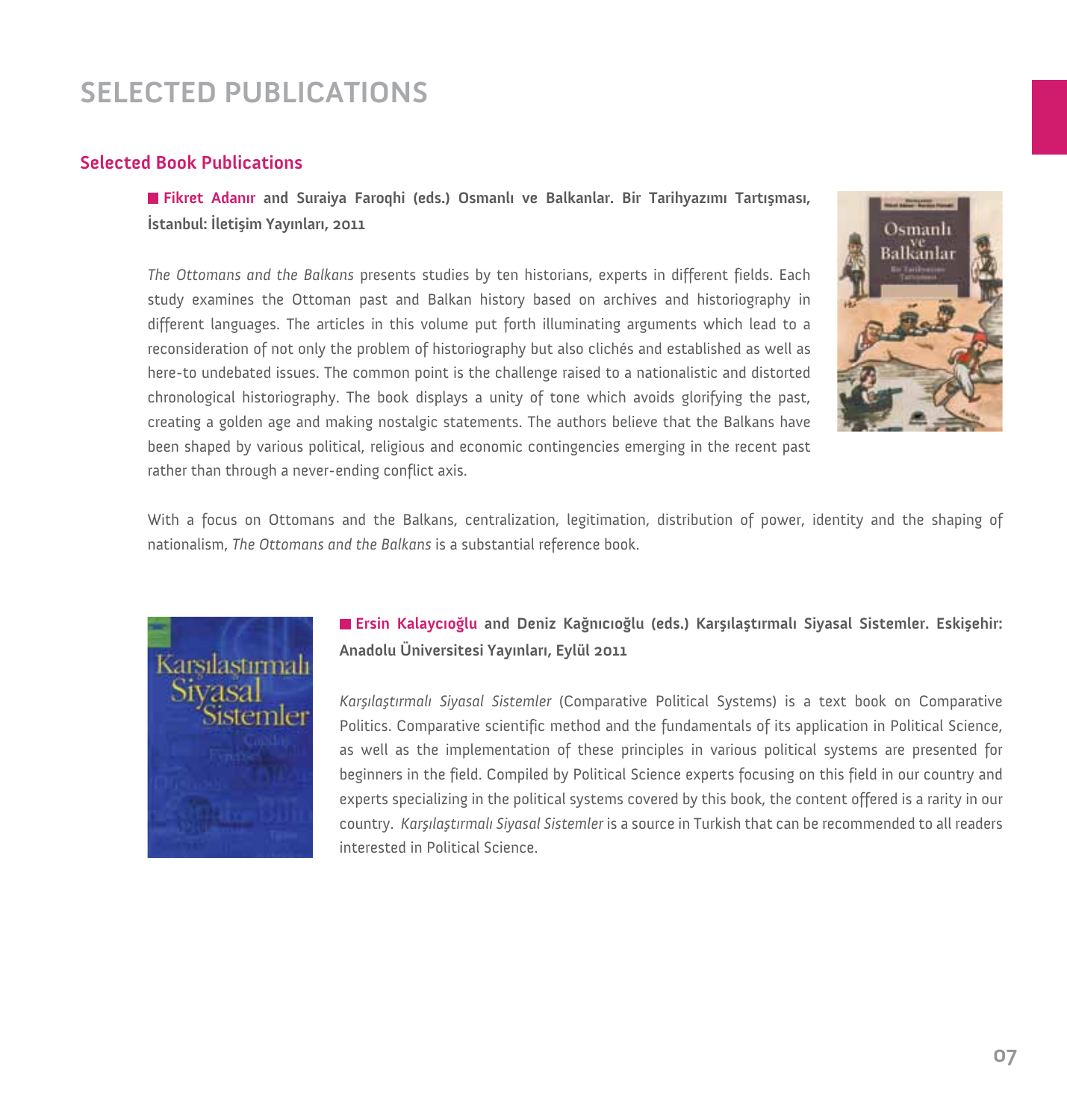

**Jeroen Duindam, Tülay Artan and Metin Kunt (eds.) Royal Courts in Dynastic States and Empires-A Global Perspective, Leiden: Brill Publication, 2011**

In recent decades the history of premodern states and empires has undergone major revision. At the heart of this process stood the court, encompassing the household as well as government institutions. This volume for the first time brings together the fruits of research on royal courts from antiquity to the modern world, from Asia to Europe. The authors are acknowledged specialists in their own fields, but they address themes relevant for all courts: the inner and outer dimensions of court architecture as well as staff organizations; the connections between court, capital, and realm; the relationship of the ruler with relatives and other elites. This volume pioneers comparative history combining a rich empirical orientation with a critical assessment of theoretical perspectives.

#### **Cemil Koçak. İktidar ve Demokratlar Cilt: 2, İstanbul: İletişim Yayınları, 2012**



*İktidar ve Demokratlar* (Government and Democrats) deals with the relations between the government and the opposition following the establishment of the Democratic Party. This book presents in detail a comparison with the Free Republican Party experience, oppositional backgrounds of DP members, surveillance efforts of the single-party government on the opposition, and the role crafted for the opposition by the government. Relations with the United States and the Soviets, political weaponry of the Cold War era, and the effect of diplomacy on Turkish politics delineate the framework of the discussion.



#### **Cemil Koçak. Geçmiş Ayrıntıda Saklıdır, İstanbul: Timaş Yayınları, 2012**

This book is an ideal source for anyone who wishes to see history through a different perspective and wonders how history can be read through the eyes of those who lived it.

Cemil Koçak, one of the leading historians of the recent past, revives "dated" recollections, memoirs, and books which remain obscure in the relevant literature though each contains invaluable information. Timeworn, faded, forgotten, forsaken, overlooked even in their own time, impossible to recall today, and worse even if found important at the time of publication by now abandoned, some never known and some very hard to remember… books, diaries, memoires which have remained as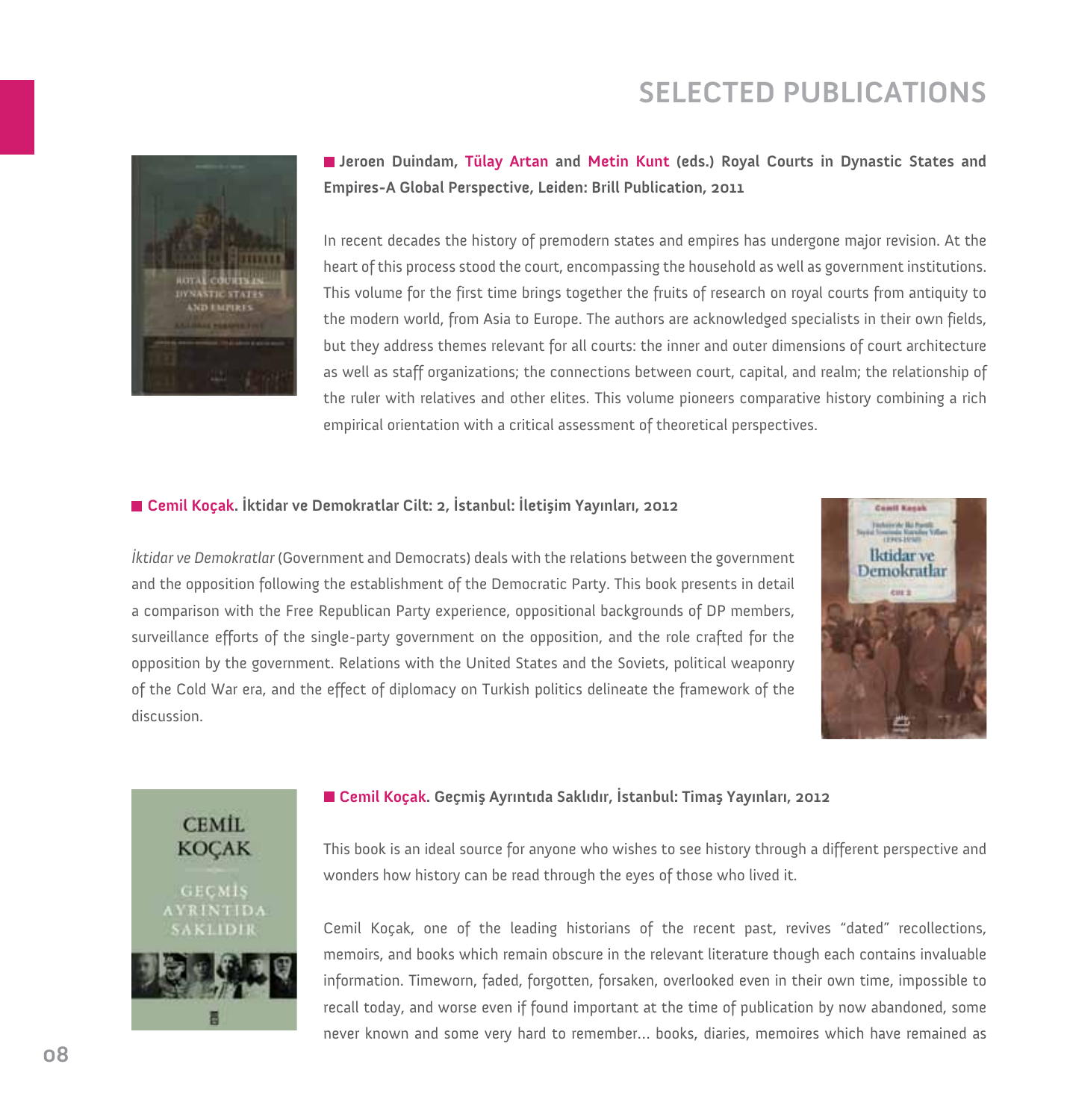serials in newspapers, recollections preserved in journal collections… in short, Koçak makes lost voices heard again. While doing this with due diligence, the author reminds readers to search for the past in the details. Among some titles of interest to the history fan are: Memories of the Unionists and the Liberals; eyewitness recollections of Balkan Wars; works about the real history of the mythified Çanakkale; detailed information on German soldiers, diplomats and scientists who lived in Turkey; the interesting story of an unpublished biography of the National Chief İnönü; anti-Nazi activities in İstanbul. Fascinating interviews with Dieter Rohde, the son of German officer Hans Rohde who was stationed in Turkey, featuring detailed information on various issues ranging from Turkish-German relations and Hitler's Germany, and with Hümeyra Özbaş, granddaughter of the last sultan Vahdettin.

#### **EXHIBITIONS BY FACULTY MEMBERS**

**Alex Wong**, "In and Out of the Mist," solo exhibition was displayed at 2902 Gallery, Singapore in October 2011, and at FASS Art Gallery in December 2011. The exhibition catalogue was published from University of Canterbury, New Zealand in November 2011.



**Alex Wong**, "In and out, now and then," duo exhibition with **Wieslaw Zaremba**, CODA Gallery, Taylor's University, Malaysia, October 2011.



**Alex Wong**'s work in progress photography series "Survival Culture, Story Lands - Xinjiang" was archived at Nikon - "Through Asian Eyes - Passages Exhibition". Available for viewing at Asia, Oceania, and Middle East continent at Nikon official site (http://asianeyes.nikon-asia.com).

**Elif Ayiter**, Metaverse Papers, ISEA2011, İstanbul, September 2011. Developed as part of ISEA2011, the project involved the organization, recording, and playback of a virtual paper session in which the presentations were made by avatars. It was an amalgam of a workshop, producing a conference paper session, which was also realized as an art project.



**Elif Ayiter** with M. Moswitzer, and S. Oh, group exhibition, "Uncontainable/ hyperstrata: La Plissure du Texte 2," ISEA2011 Art Exhibit, Kasa Gallery, İstanbul, September 14 – October 14, 2011.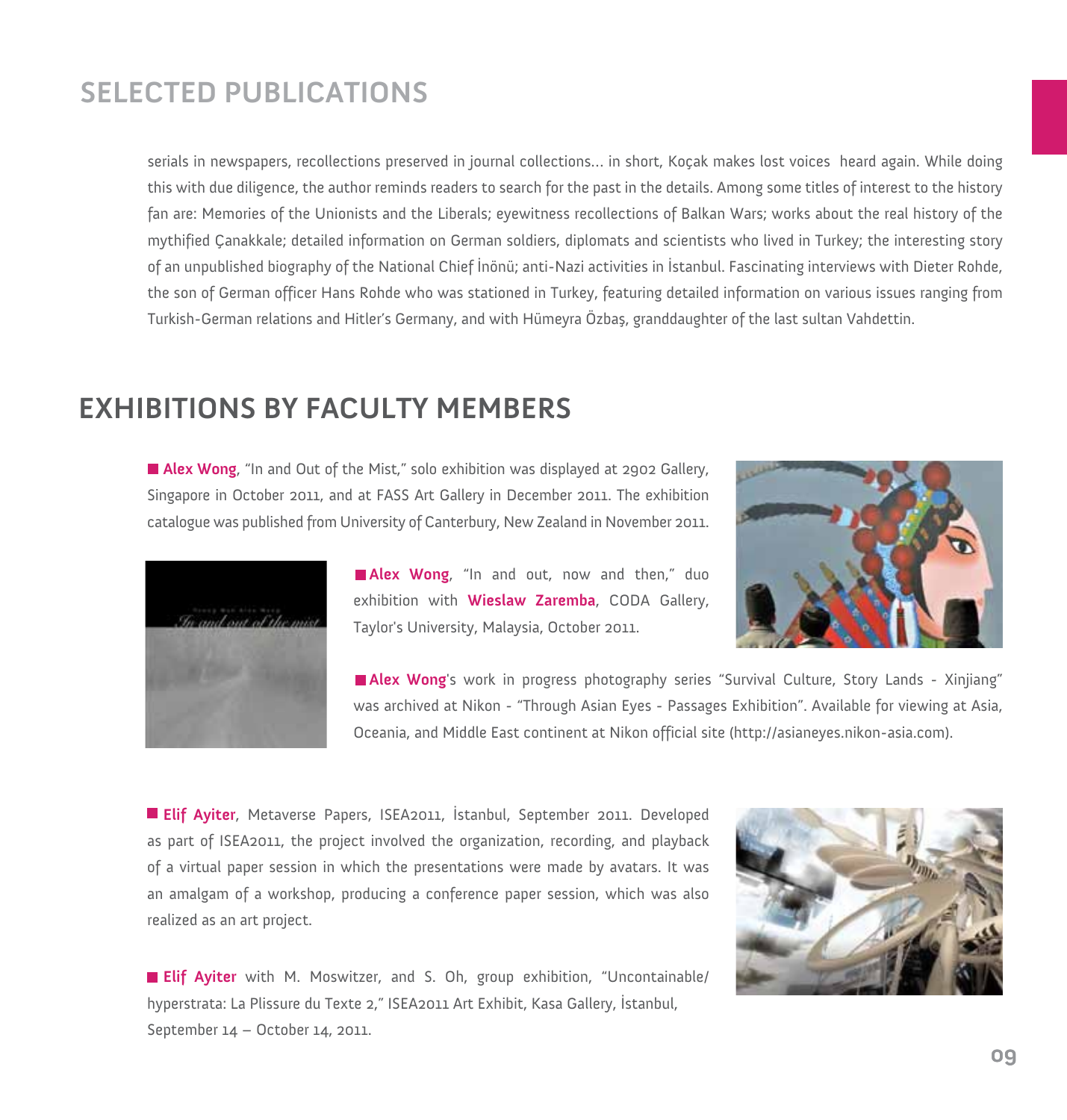# **EXHIBITIONS BY FACULTY MEMBERS**



**Murat Germen**, "Muta-morphosis" solo exhibition was displayed at ARTITLED Contemporary Art, Herpen, The Netherlands between September 10 – October 23, 2011, and at C.A.M Galeri, İstanbul between November 17 - December 17, 2011.

**Murat Germen**, "Elgiz 10 Istanbul," group exhibition, Proje4L / Elgiz Contemporary Art Museum, İstanbul, September 17, 2011 – March 17, 2012.

**Murat Germen** has exhibited artworks at three international contemporary art fairs:

- Marrakech Art Fair / September 30 October 3, 2011 with C.A.M Gallery;
- Fotofever Paris / November 11 13, 2011 with ARTITLED Contemporary Art;
- Contemporary Istanbul / 24 27 November, 2011 with C.A.M Gallery.

**Selim Birsel**, "Kavramsal Bir Miras / A Conceptual Heritage," group exhibition, Antik A.Ş, Artam, İstanbul, September 13 – October 7, 2011.

**Selim Birsel**, "O Zamanlar Konuşuyorduk / It Was A Time of Conversation," group exhibition, Salt Galata, İstanbul, February 8 – April 22, 2012.

**Selçuk Artut**'s artwork "Forever Young" was exhibited in the 8th Berliner Liste Art Fair which gathered more than 100 galleries from 26 countries in Berlin between September 8-11, 2011.

**Selçuk Artut**'s "Sonsuza / Forever," solo exhibition, CDA Projects, İstanbul, Dec. 1 - 31, 2011.

In the project curated by **Selçuk Artut** in collaboration with The Spastic Children Foundation of Turkey – Creative Arts Therapy Center, a visual world was created by the body movements of youngsters who suffer from Cerebral Palsy at Art Beat İstanbul in Lütfi Kırdar Convention & Exhibition Centre on September 14-18, 2011.

The young participants followed the movement of the camera data as a communication tool instead of widely used standard computer devices such as mouse, digital pencil, and touchscreen to turn aesthetic criteria into form. Thus, they created an alternative mode of self expression.

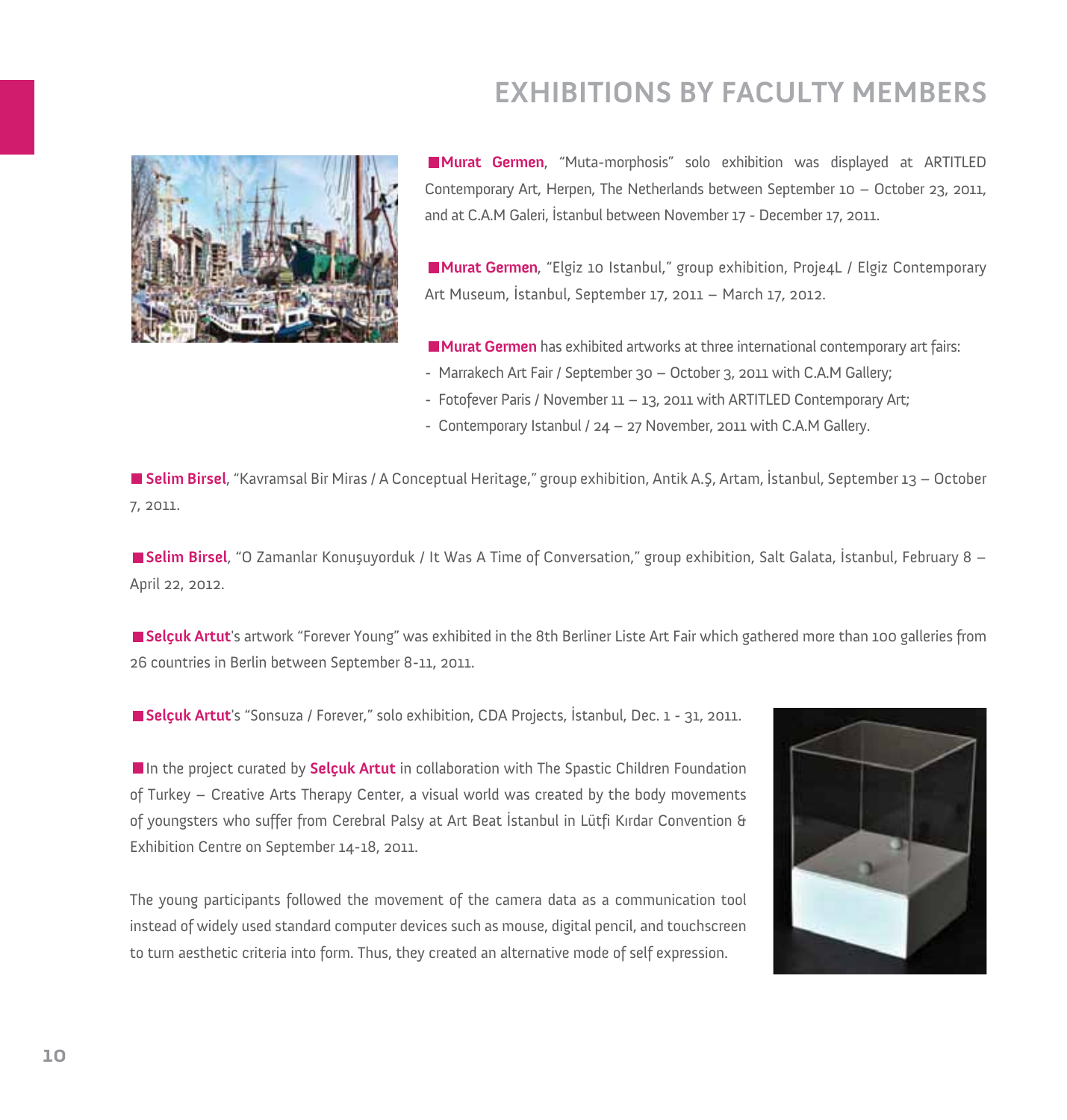The International **"PRINT - Pacific Rim Meets Istanbul"** exhibition, co-curated by **Alex Wong** and **Cathryn Shine,** coinciding with the Istanbul Biennale 2011, was held at FASS Art Gallery between September 5 – 30, 2011 as an ISEA 2011 İstanbul event.



**PRINT** provided an opportunity to view contemporary print artworks from many nations geographically united by their proximity to the Pacific Rim, in a collaborative merger with print artworks from Istanbul. Artists in this exhibition worked with diverse concepts, and in an extraordinary range of processes from the traditional mono printmaking to ultra-modern digitally generated images. The expert skills of the artists can be seen in the technical application and originality of these works on paper. The exhibition featured several common conceptual themes, such as global environmental issues, sustainability, history, reverence for nature, personal journeys, politics and entertainment that reflect on our shared humanity.

**Onur Yazıcıgil** and **Alessandro Segalini** from İzmir University of Economics organized a workshop titled "ISType" on September 11-14, 2011. The event consisted of a lecture and a series of workshops devoted to encouraging typographic literacy in Turkey. Lectures and practical workshops were held to set structured approaches to typographic education and theory by embracing history, calligraphy, technology, math, programming, and drawing and art. Moreover, ISType aimed to contribute to the development of a typographic heritage in Turkey through which future generations can explore and create further contributions to typographic design and practice. During this event Onur Yazıcıgil presented his experimental *"Text Invader"* technique OpenType



programming, which is used to create graffiti-like interferences on any default operating system fonts.

The upcoming ISType 2012 will be held between June 15- 18 under the theme of "Transmit." For this year, Onur and Alessandro invited experienced speakers from all over the world to be part of this act of carrying traditional and new thoughts on typography and to freely transmit them.



VACD program, in collaboration with Protocinema, organized a talk with **Dan Graham** and **Corey McCorkle** on September 15, 2011, on the occasion of the exhibition "Dan Graham at Protocinema" which was exhibited between September 12- October 1, 2011 in Beyoğlu.

Protocinema is an experiment in making moving exhibitions in New York and İstanbul. Exhibitions are presented in temporary and/or disused spaces, specific to each artist. Protocinema creates opportunities for emerging and established artists from all regions to produce new works and exhibit existing work in a variety of contexts that are open to the public and accessible to a wide range of individuals.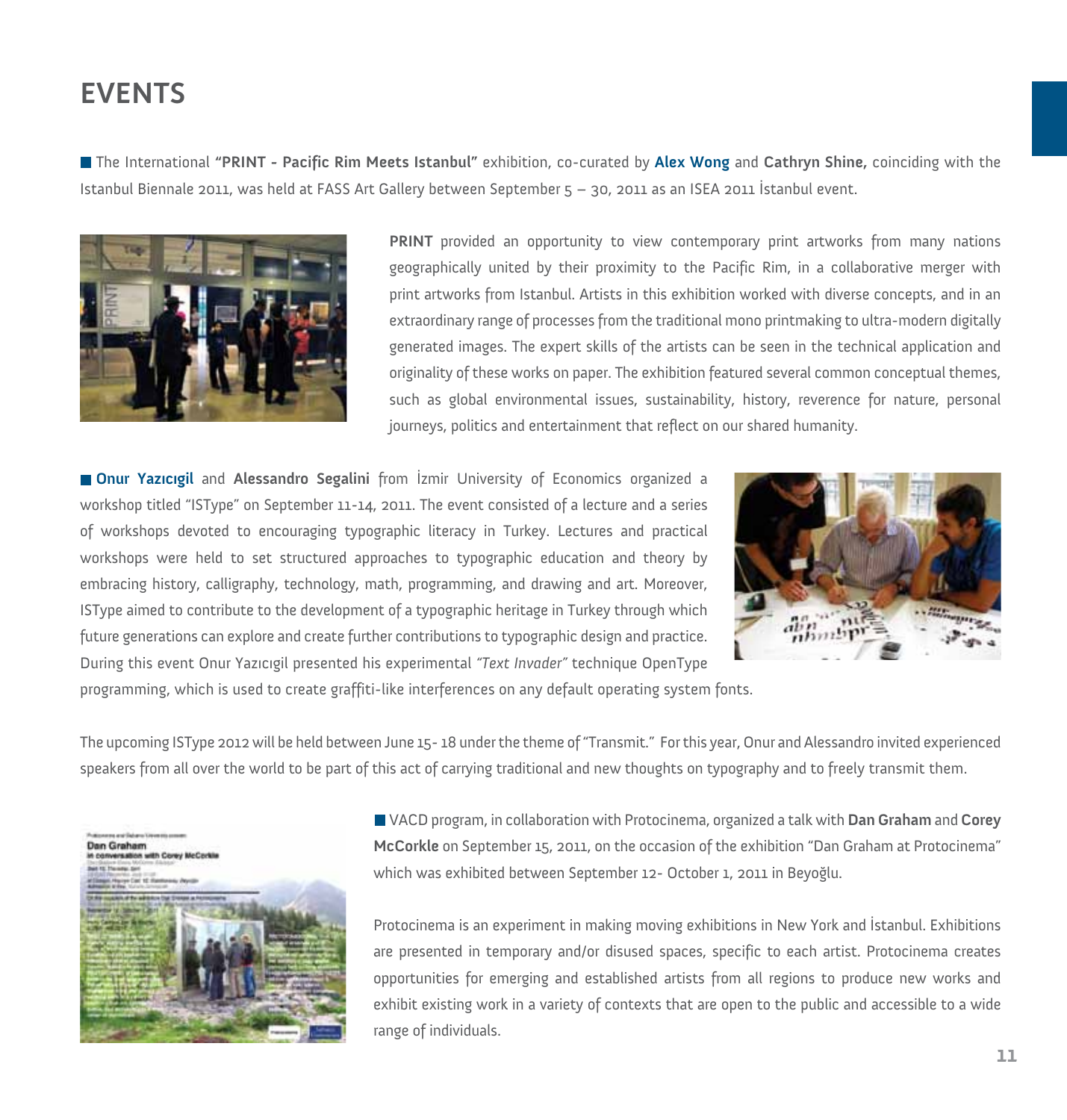**Alex Wong** organized and coordinated **"International Digital Media, Animation & Moving Images Screening"** on September 19 – 20, 2011 at Sabancı Center as a part of the ISEA 2011 Istanbul activities.





Sabancı University **History Program**, Bilkent University, University of Washington and the Network for Cultural History of Emotions in Pre-modernity (CHEP) at Umeå University came together to set up a conference titled "*CHEP 2011:The Cultural History of Emotions in Pre-Modernity II,Emotions in East and West*" at Karaköy Communication Center between September 29 – October 1, 2011. The conference's general theme was Emotions in East and West. The history of emotions being dominated by a western and European perspective so far, the aim of the conference was to organize a first conference on this theme in Turkey which attracted new scholars and students into the field and bring researchers from east and

west together for discussions on how to develop comparative and multicultural analyses in the future. Contributions on all aspects of cultural history of emotions from as many disciplines and diverse approaches as possible, including history, the history of ideas, art, literature, musicology, politics, philosophy, cultural anthropology, religion, and gender studies were welcomed. Six invited keynote speakers, as well as over 70 international scholars, post-graduates and advanced graduate students contributed to the conference.

Winners of the **Özgür Proje** received their certificates from Mevhibe Ateş at the award ceremony on October 15, 2011. Projects to be supported by FASS within the framework of the Özgür Proje are: *Korhan Koçak*'s "An Economic Experiment on the Effects of the Notion of Entitlement on the Perception of Justice", *Gökay Hamamcı* and *Murat Oluş İnan*'s "Micro Giving Project", *Talha Can İşseverler* and *Poyzan Nur Şahiner*'s "Integral Analysis Project: Analyzing New Social Movements through Participatory Observation Method."

The Özgür Proje is a student project contest among first, second, and third year students who have either not yet decided on their program choices or are registered in FASS programs. Projects designed and budgeted by the students are funded by FASS.

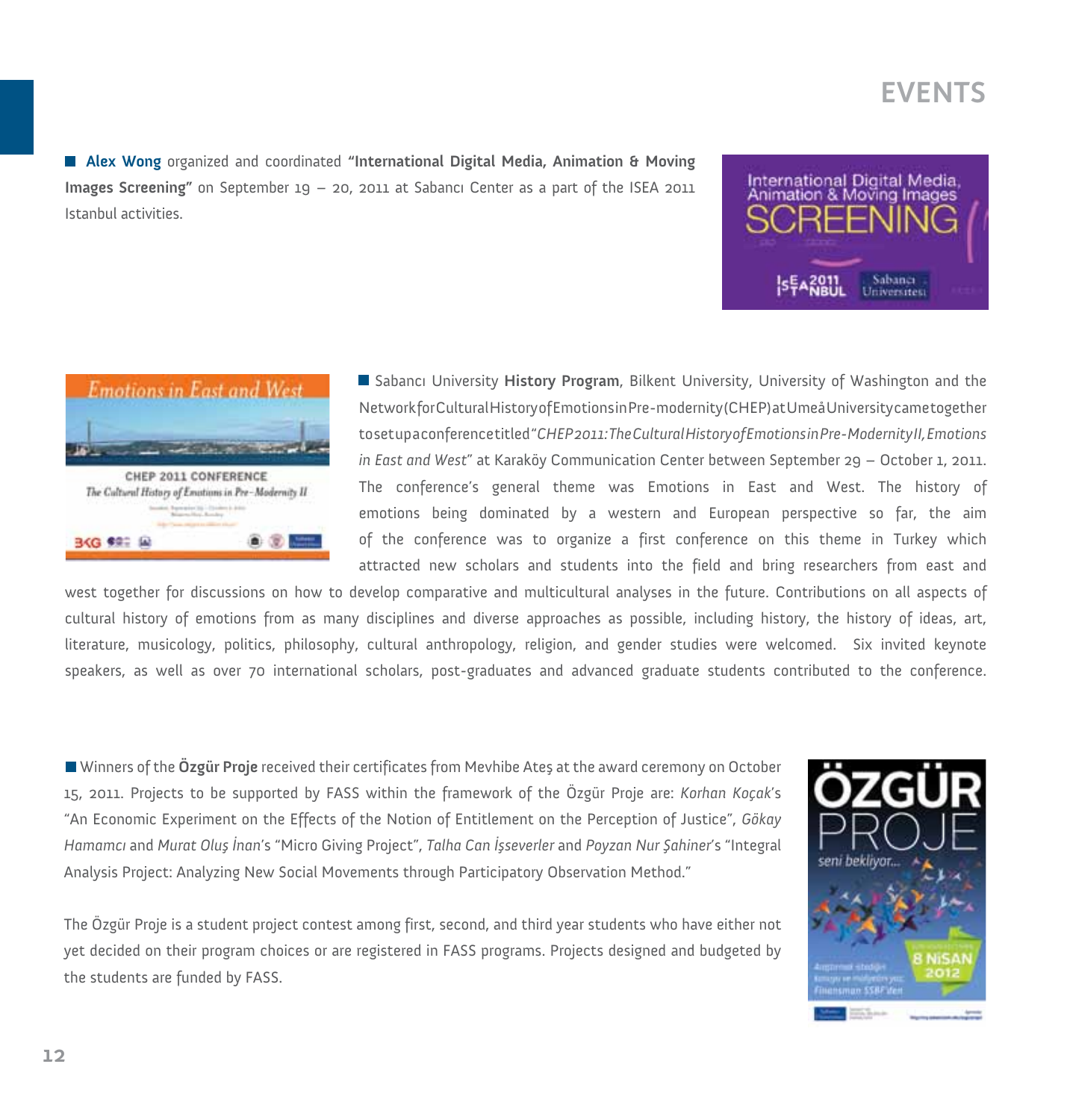**Craig Murphy,** Professor of Political Science at Wellesley College, gave a lecture titled "The 'West-failure' System 15 Years On: Building on Susan Strange's Vision of the Partial Transition from 'International Relations' to 'Global Governance' on December 13, 2011.





Sabancı University **History Program** together with Ottoman Thought Study Group organized an interdisciplinary workshop titled "History of Ottoman Thought Meetings-II: Ebussuud and His World of Thought" on December 16-18, 2011 at Karaköy Communication Center. This year's meeting focused mainly on Ebussuud Efendi's Quranic exegesis, his views on sufism and heterodoxy, and his lifeworld. 35 invited scholars from diverse fields including history, theology, literature and art history discussed the significance of Ebussuud's work within the social, intellectual, and political context of his time.

The History of Ottoman Thought Study Group has

been formed by representatives of Harvard University, ISAM and Sabancı University for purposes of cultivating the vast and underexplored field of Ottoman thought with systematic rigor and patience. The meetings of the group were launched last year as part of a long-term project with the aim of holding small workshops followed by international conferences. The conclusions and any new questions that may arise will be published in order to reach wider circles interested in Ottoman, Islamic, and early modern world history.



unb Dögünen Tarte Calena Grett

Osmanlı Düşünce Tarihi Toplantıları-iti **Ebustine ve Düsünce Dünyas** stary of Ottoman Thought Meetings-E. **Dussaud and Nix World of Thought** 

**E** European Studies program hosted the Winter School for Radboud Academy Honours Program from January 23 to January 28, 2012. Sabancı University participates in the 'Common European Identity' branch of the Honours Academy. Participants came from St. Petersburg, Budapest, Nijmegen, and İstanbul. A total of around 30 graduate students from the participating institutions attended seminars at FASS. The workshop was hosted by **Meltem Müftüler-Baç**.

**Ahmet Evin** and **Meltem Müftüler-Baç** co-organized a Jean Monnet Curriculum Workshop on February 16-17, 2012. Jean Monnet chairs in Turkish institutions as well as Jean Monnet project holders participated in two day long workshop.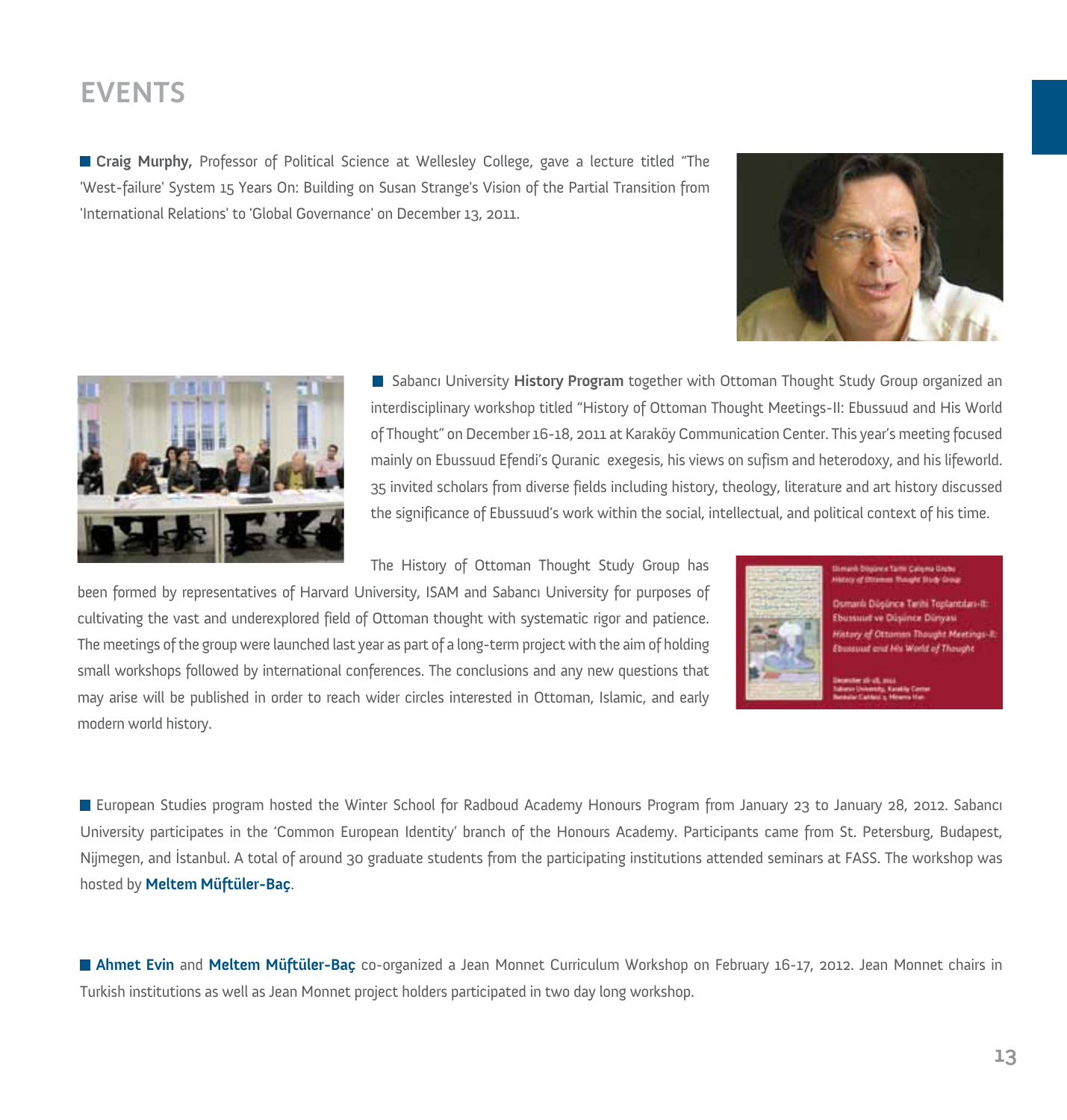

Faculty of Arts and Social Sciences and Gender and Women's Studies Forum realized the **Second Graduate Student Conference in Memory of Dicle Koğacıoğlu** on December 17, 2011, at Karaköy Communication Center. The award aims to promote successful current academic research on Turkey's society and culture with a gender focus among young scholars and graduate students from Turkey.

**Ayşe Öncü**, **Akşin Somel**, Yeşim Arat, Nüket Esen and Fatmagül Berktay were the members of the final jury and evaluated the articles anonymously and determined the three award winning papers. papers. The first prize was awarded to **Zeynep Selan Artan- Bayhan** from City University of New

York and to her article titled "Bir Cinayetin Anatomisi: Medya, Şiddet ve Toplumsal Cinsiyet" (The Anatomy of a Murder: Media, Violence, and Gender). The second prize was awarded to **Aylin Demir** from Middle East Technical University for her article "Cinsiyetlen-dirilen Türler (Genre): Dersim Deneyiminde Sözlü Şiir ve Ağlama Pratikleri" (Gendered Genres: Oral Poetry and Weeping Practice in the Dersim Experience) and finally the third prize was awarded to **Sidar Çınar** from Marmara University for her article "Ev Eksenli Çalışan Kadınların İlişki Ağları: Sömürü İlişkileri ve Toplumsal Farklılıklar Eşliğinde Dayanışma" (Networks of Home-Worker Women: Relationships of Exploitation and Solidarity in the Company of Social Differences).

Visual Arts and Visual Communication Design Program organized a lecture titled "Turcology, Truckology & Unicode" by **Thomas Milo**, an independent scholar with a background in Slavic and Turkic studies. The lecture was held on February 16, 2012 at Sabancı University. In this lecture, Thomas Milo weaved together several threads that appear unconnected. Language studies, travel, transport, soldiering, graphic design and technology. There was the irony that the Cold War paradoxically led to relative stability that made it safe to travel by road from Europe to Pakistan. And there was the irony that today's multi-lingual global computing was deeply rooted



in exclusively English-based monolingual preparations for an East-West Hot War that would have led to Mutually Assured Destruction (MAD).



**Jon Elster**, Robert K. Merton Professor of Social Sciences, Columbia University and Chaire de Rationalité et sciences sociales, College dé France, gave a lecture titled "Constitutions and the Constitution-making Process" on February 27, 2012. His research interests include the theory of rational choice, the theory of distributive justice, and the history of social thought (Marx and Tocqueville). He is currently working on a comparative study of constitution-making processes from the Federal Convention to the present and a project on the microfoundations of civil war.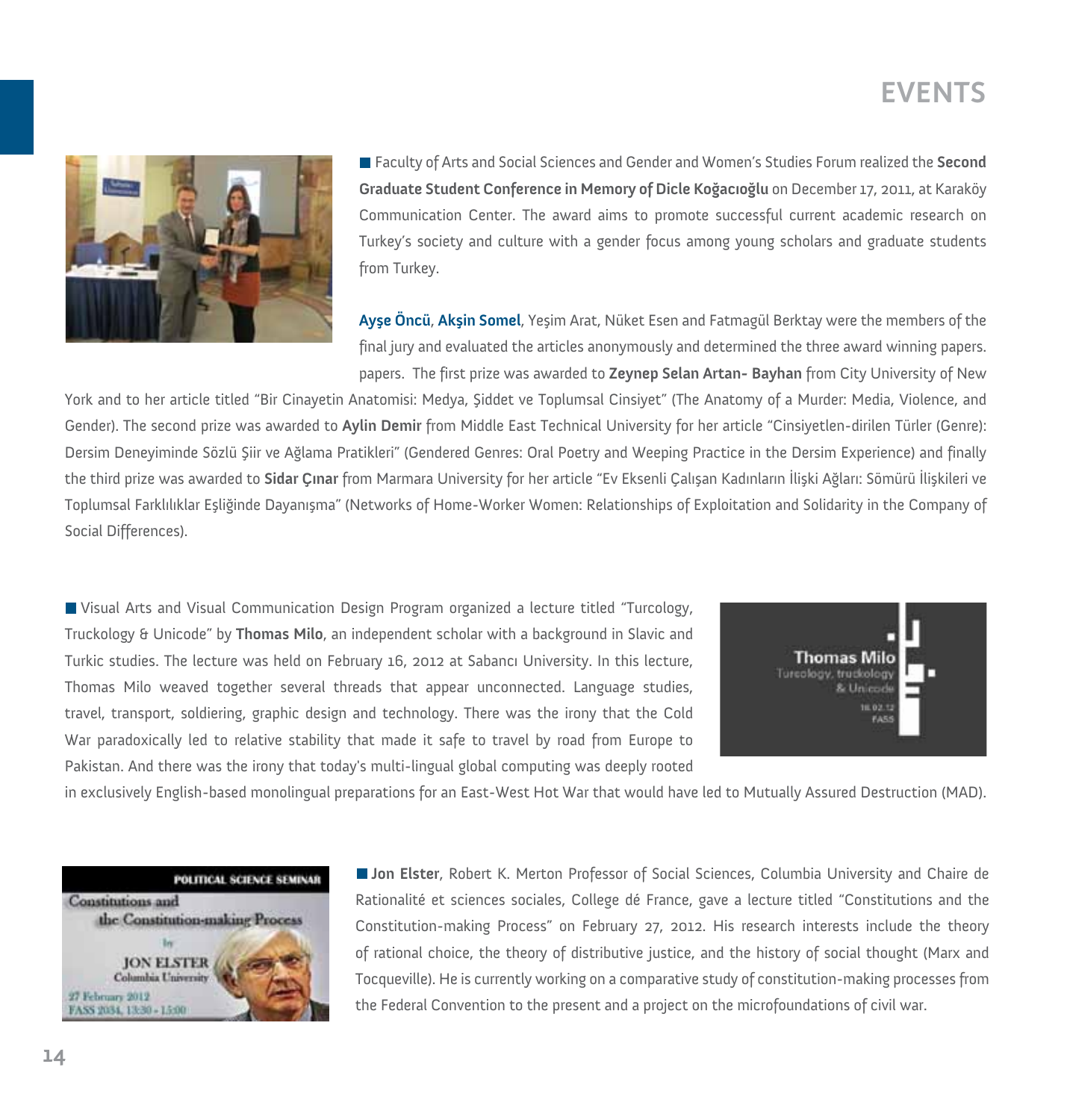On February 21, 2012, The **European Studies** Program and Gender Forum hosted an event by KAGİDER. In this meeting *Meral Eredenk* (Avivasa CEO), *Galya Frayman Molinas* (Coca-Cola Turkey) and *Yasemin Horasan* (Beşiktaş Basketball Team) presented their experiences as professional women.

**Philip Kitcher**, John Dewey Professor of Philosophy at Columbia University, gave a public lecture titled "Can We Save Democracy and The Planet, Too?" on March 29, 2012.

**Mevhibe Ateş Graphic Design Student Competition**, sponsored by the Ateş family and launched for the second time in 2012, was on the theme "Social Justice: Is Another World Possible?". Submitted posters were evaluated according to strategic analysis of the given theme, creativity and originality of the approach, the success of the typographic and iconographic analysis used in visual design.



The *first prize* was awarded to **Berke Doğanoğlu**, *second prize* to **Fırat Güna**l, and *third prize* went to **Onur Oral**. Honorable mentions were delivered to *Melis Balcı, İpek Ceylan, Aslı Filis, Mert Süha Öner,* and *Sacit Sivri*. Prize ceremony was held on March 1, 2012 on campus.



On the occasion of the 28th anniversary of The Faculty of Fine Arts at LASALLE College of the Arts, FASS Art Gallery was pleased to present **NINE +- 1** group exhibition between March 26 – April 20, 2012.

In this exhibition, NINE +- 1 reveals the breadth of materials, processes, techniques, languages, issues, and concerns placed in a diversity of spaces, time and 'zones'. The processes underscore the educational approach to art practice of the faculty. Art practice is no longer an end in itself, but rather art is made in the process of questioning. NINE +- 1 is part of an ongoing effort by the faculty members to create and maintain a vital artistic presence within Singapore. The experience from this active engagement with artistic practice is being exchanged and shared with students and the arts community.

**Participating Artists:** Salleh Japar, Adeline Kueh, Hazel Lim, Gilles Massot, Milenko Prvacki, Hilary Schwartz, Jeremy Sharma, Betty Susiarjo, Ian Woo.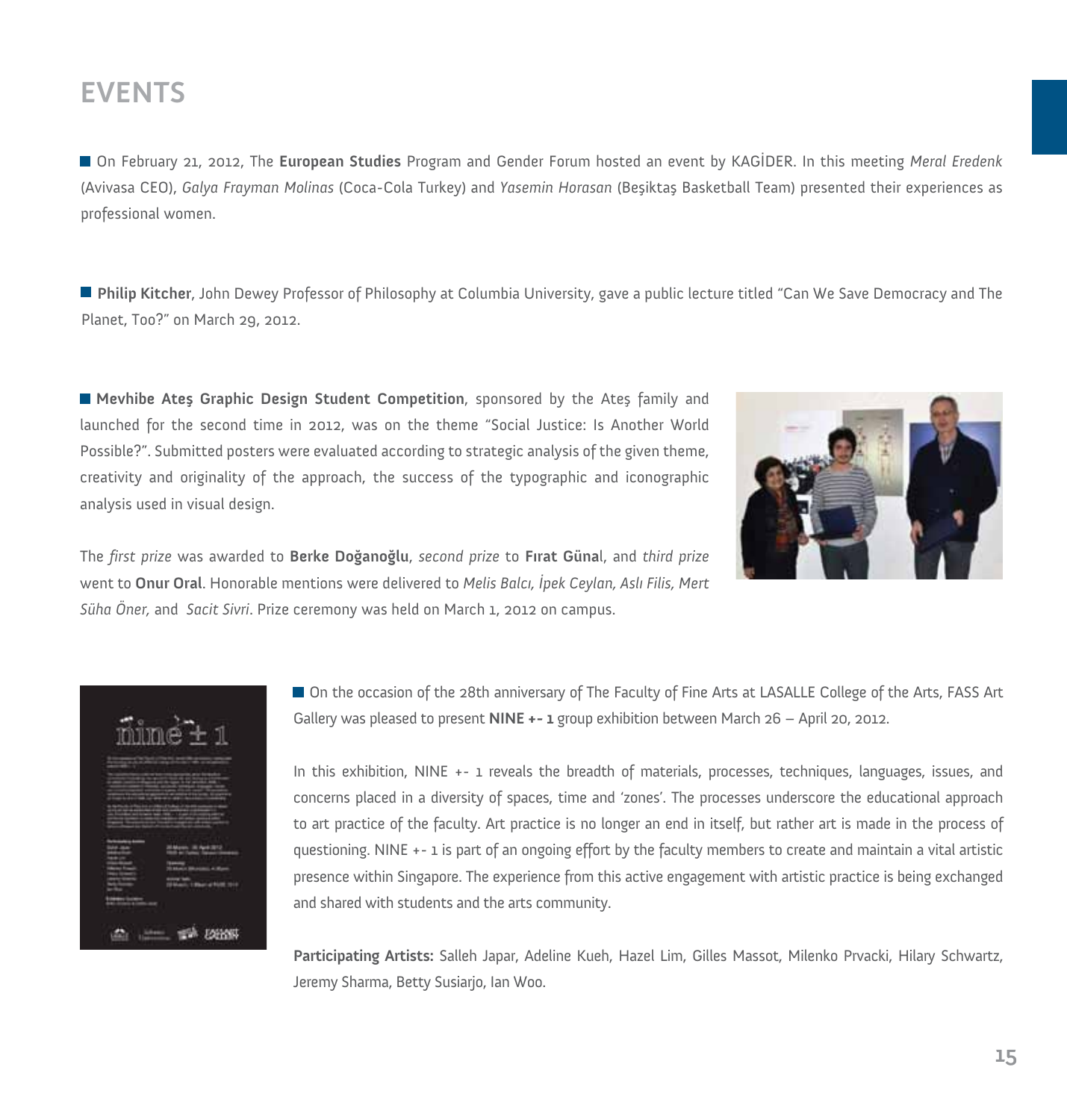

At our KASA Gallery we showcased several exhibitions during Fall 2011 - Spring 2012 period.

**"UNCONTAINABLE: Hyperstrata"** was the in-house exhibition of Kasa Gallery in partnership with ISEA2011 Istanbul, a part of the Official Parallel Program of the 12th Istanbul Biennial. A conceptual curatorial framework by Lanfranco Aceti, it looked at the process of layering of contemporary aesthetics. Mark Amerika, Roy Ascott, Moswitzer, Selavy Oh and Sean Montgomery and Elif Ayiter's artworks were displayed from September 14 to October 14, 2011.

ISEA2011 Istanbul and the Museum of Contemporary Art Zagreb presented **"Geometries of the Sublime"** which was an art program that focused on world pioneers of contemporary geometric and digital arts. Charles Csuri, Roman Verostko, Paul Brown, Manfred Mohr, and Vera Molnar participated in the program between October 17 - November 20, 2011 which was also a part of the Official Parallel Program of the 12th Istanbul Biennial. *Geometries of the Sublime* presented a series of geometric artworks of the experimental artists who have characterized the second half of the 20th century and experimented with digital technology, art and science – searching through chaos for perfect forms and the sublime.





Between February 1 – March 1, 2012, the exhibition **"E-Scapes: Artistic Explorations of Nature and Science"** presented works of **Jane Prophet** and **Paul Catanese**. It is an exhibition at the intersection of art, science, and technology. With the participation of Jane Prophet, an internationally acclaimed artist who embodies the cross-over between art and science, and Paul Catanese who has exhibited internationally, the exhibition displayed artworks that combine art, media, science, and technology.

Following this show, Kasa Gallery hosted **"Charles Csuri: Sketchbooks of Time,"** on March 20 - May 10, 2012 in collaboration with the Leonardo Electronic Almanac, The Ohio State University, and Goldsmiths College. Charles Csuri's new artworks, animations, drawings and early artworks were exhibited as a survey of the artist's career. Through a curatorial analysis of the relationship between the artist and the media (computer and software), the art is framed in a visual representation of the concept of time.

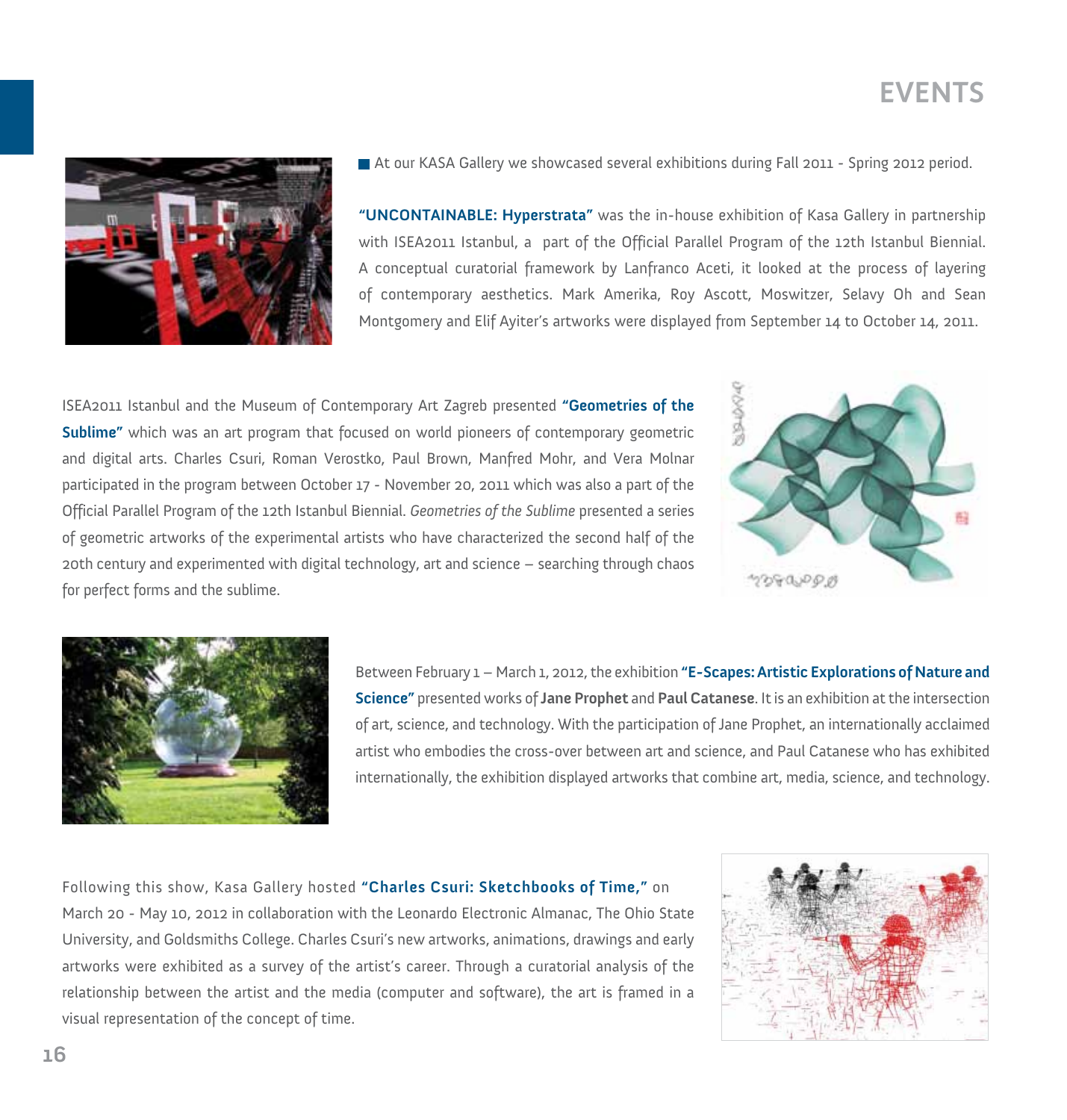#### **Awards and Student Success Stories**



VAVCD MA student **Ezgi Yıldırım** received the partner prize at the Kurzundschön 2011 Young Creatives International Competition for media arts with her video titled "Love Traveller." Ezgi and Dean Mehmet Baç were both invited to the award ceremony by the Academy of Media Arts Cologne on November 9, 2011. VACD 2010 graduate **Sedef Aydoğan**, whose work was also found commendable, was among the guests.

**Kurzundschön** is a pan-European competition for students and apprentices in the audiovisual field. Annually, prizes totaling about 30.000 Euro are being awarded to

outstanding cinematic, artistic and creative contribu tions by up-and-coming talents. Kurzundschön promotes and awards short cinematic narrations, artistic films and videos (up to 15 minutes), commercials and social-spots, music-clips and motion design.

**During his Erasmus Mobility Program funded internship, at London based Design & Motion** Studio ManvsMachine, our VACD MA student **Sinan Büyükbaş** designed the winning logo out of a five-company competitive pitch for Channel 4's commission to create a new brand identity and on-air look for More4 Channel. Here is the final look of the logo with type implementation and the whole More4 rebrand package by ManvsMachine team.





2011 Conflict Analysis and Resolution MA graduate **Zeynep Başer** received honorable mention in the *Behice Boran Social Sciences Award* with her thesis titled "Imagining Peace and Conflict: The Kurdish Youth in Diyarbakır." Behice Boran Social Sciences Award is organized by the Turkish Social Sciences Association with the support of the Social History Research Foundation of Turkey. Awards were presented during the 12th National Social Sciences Congress on December 14-16, 2011 at METU Awarded researchers presented their works at a special session.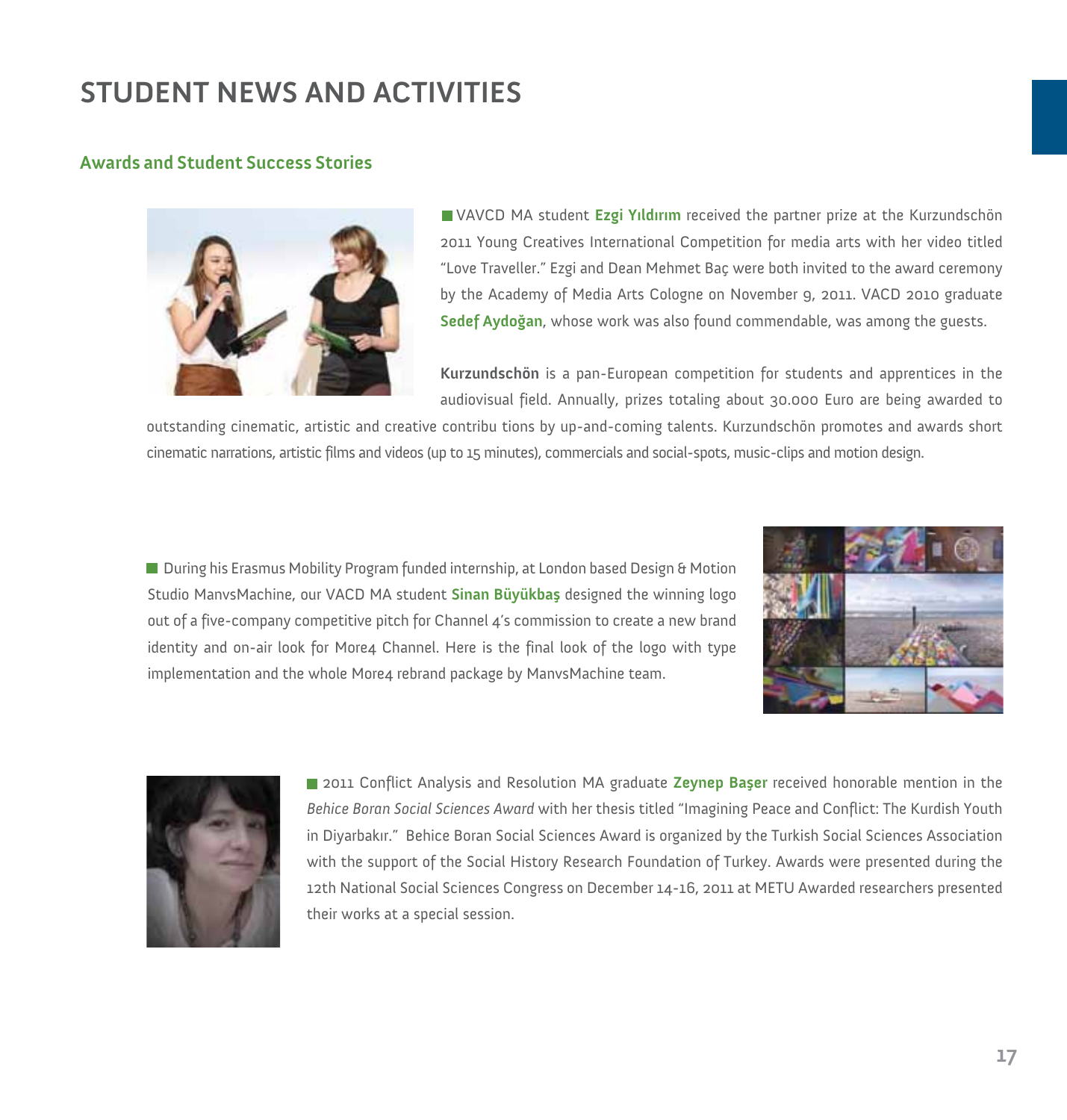

**Selim Birsel** with a group of young artists including VACD graduated students **Didem Erk** and **Hande Varsat** participated in the XV Biennale De La Mediterranée, in Thessaloniki between October 7 – November 6, 2011.

This year, the Biennale was characterized by a new format. Designed not just as a single event, but a journey through the Mediterranean area, with the participation of two main cities – Thessaloniki and Rome, it was accompanied by other small-scale local events. At the end of this journey, more than 400 artists between the ages of 18 to 30 from Europe and the Mediterranean region participated in the activities, and presented in the framework of the common theme: "SYMBIOSIS?"

Sezen Aksu worked with our VACD graduates **Sevil Kaynak** and **Sinan Tunçay** in her latest video clip. The dummies and the model house, used in the video clip of the song Vay, were created and produced by Sevil and Sinan.





**Tiyatro Pot**, the interdisciplinary playhouse of Sabancı University graduates, performed "4.48 Psychosis," their first theater project featuring interactive stage-design, on February 8 and 22 at Taksim Maya Stage. Founded by VACD 2010 graduate **Gizem Darendelioğlu**, Tiyatro Pot has been established in 2011 with the aim of exploring new ways of staging and producing projects bringing together new technologies and performative arts. Tiyatro Pot incorporates artists from various disciplines ranging from drama, visual arts design, and film-television to social sciences and mechatronics. 4.48 Psychosis, the first interactive stagedesign drama project of the group, featured Sabancı University Mechatronics Engineering graduate Burcu Karadeniz as assistant director, Electronic Engineering (BS)/Mechatronics Engineering (MS) graduate Osman Koç as sound and interaction designer, and Social and Political Sciences graduate Sadun Özdinç as lighting designer.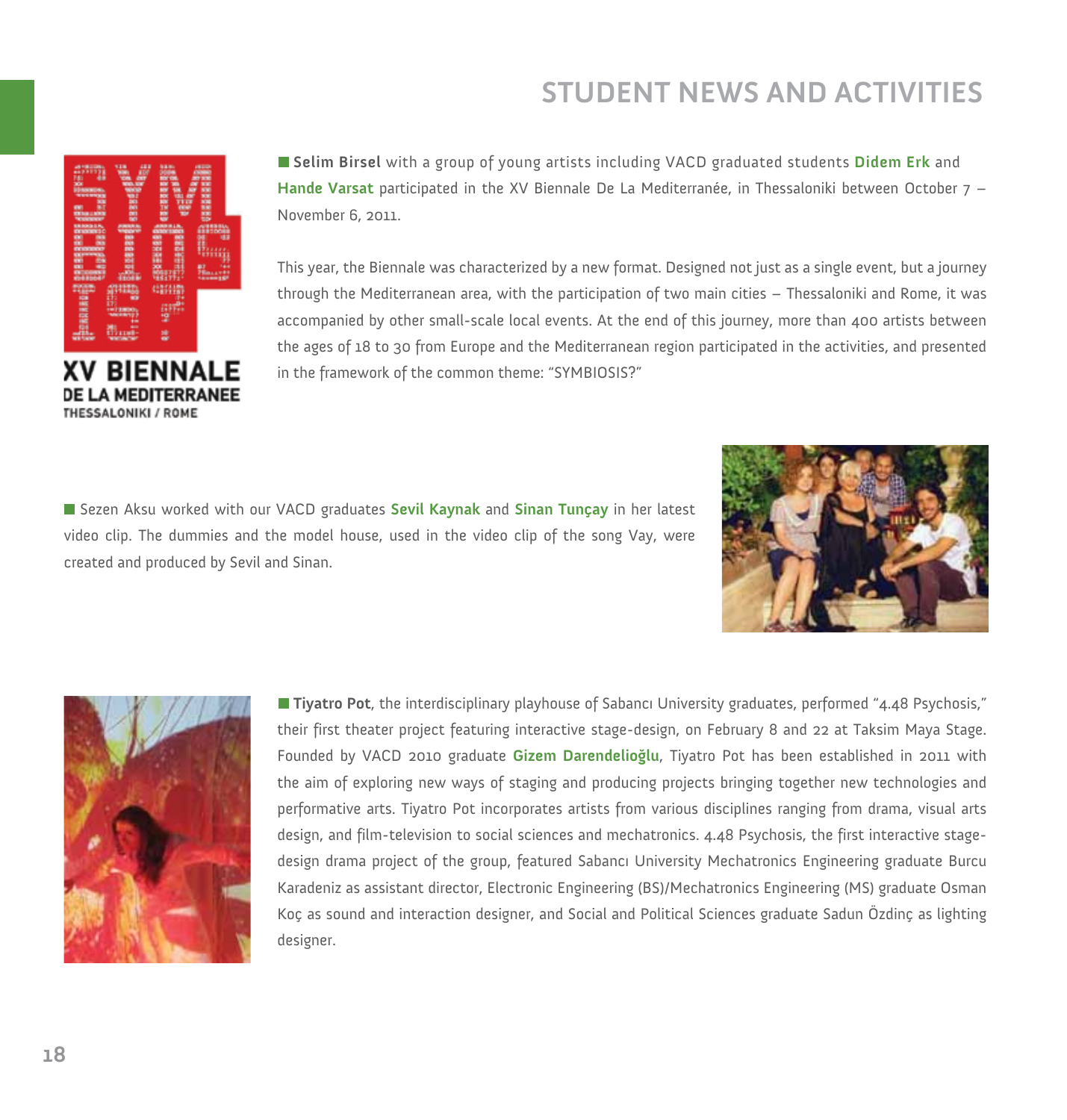

An interview with VACD graduate **Neslihan Koyuncu** was published in the October 2011 issue of *Time Out İstanbul.* Neslihan Koyuncu is a partner and creative director of the multimedia studio "It Is Red'. She also designed the poster of Nuri Bilge Ceylan's film "Bir Zamanlar Anadolu'da".

> Our students **Sinan Büyükbaş** (VACD MA), Kamer Ali Yüksel (CS Ph.D.) and Serdar Hasan Adalı (CS M.Sc.) won the Silver Price Award at the Mobile HCI 2011 Design Competition at Stockholm in September 2011.





VACD (BA 08) graduate **Aslı Narin**'s photographs titled "My Aunt's Garden" were displayed in the Photography Collection of Istanbul Modern's Group Exhibition "After Yesterday" between February 16 - June 3, 2012.

> ■ International Studies and European Studies students were invited to articipate in the "Diplomacy Workshop" organized by the Ministery of Foreign Affairs and TOBB University on March 26-27, 2012.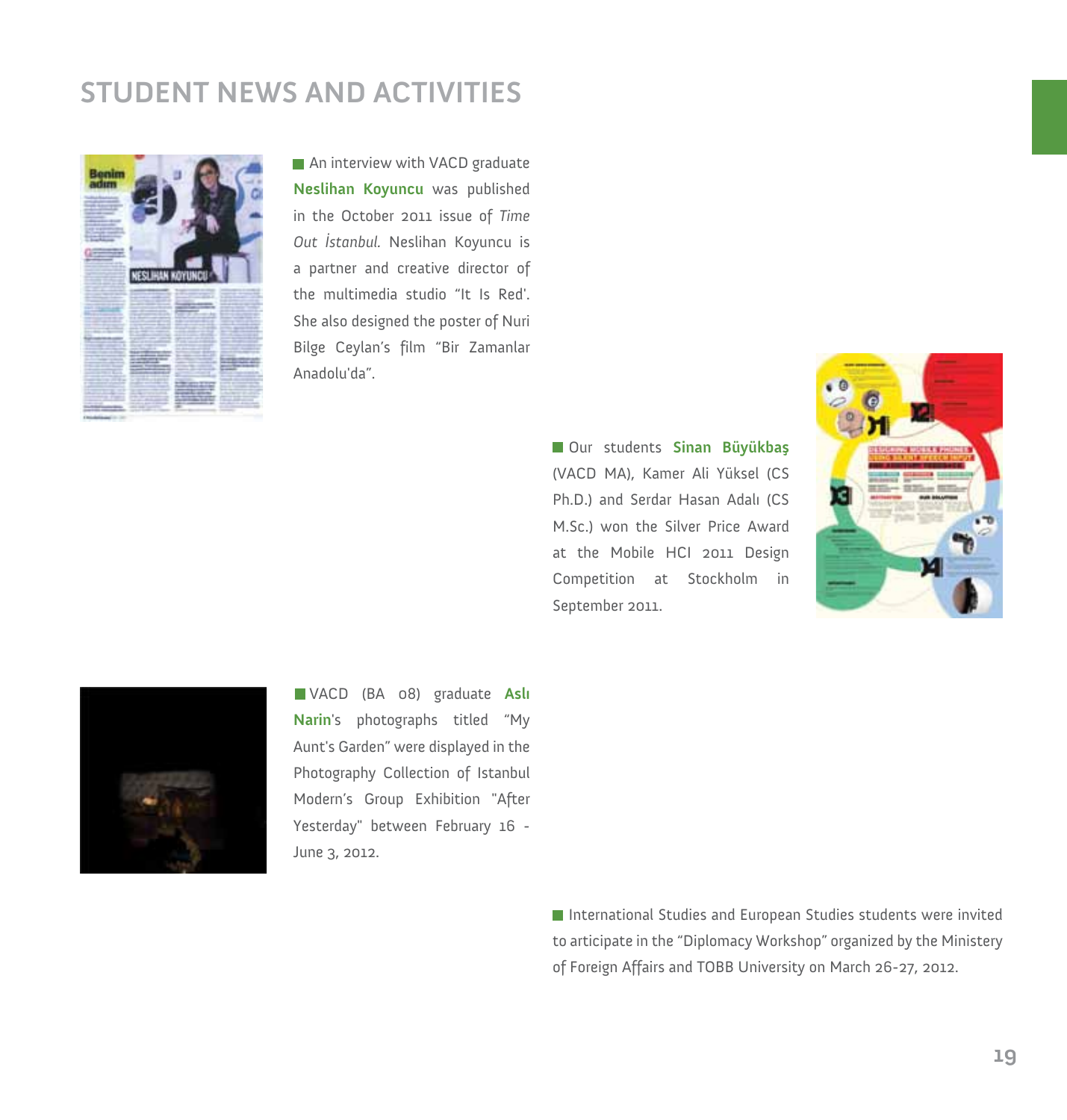#### **Publications**

SPS 2004 alumni and IKV Senior Researcher **Melih Özsöz'**s edited book "Turkey: Past, Present and Future" has been published by the Economic Development Foundation (IKV).

The book aims to provide general information about some of the most prominent social, economic, political, and cultural matters, as well as foreign policy issues faced by Turkey with a particular emphasis on its relation with the European Union and its accession process.

#### **PhD Degrees Conferred**

PhD in Political Science: **Işıl Cerem Cenker Özek**, dissertation title: "A Social Network Assessment of Generalized Trust: Turkey in Comparative Perspective," supervised by Ali Çarkoğlu.

PhD in History: **Maximilian Hartmuth**, dissertation title: "In Search of the Provincial Artist: Networks, Services and Ideas in Ottoman Balkans and the Question of Structural Change," supervised by **Bratislav Pantelic**.

#### **Student and Alumni Exhibitions**

A group of Visual Arts and Visual Communication Design alumni, **Sena Arcak**, **Elif Süsler** and **Hande Varsat** participated in a group exhibition titled "Group and Solo Songs" at Galeri Apel between September 15 – October 22, 2011.

Group and Solo Songs is an old radio program which was important in recent Turkish history, one which set its stamp on an era before television became widespread, which engraved itself on the memory of a certain generation; a program which featured Turkish Classical Music sung both chorally and by soloists. In this group exhibition, whose name is taken from that program but which

avoids the pitfall of nostalgia, Galeri Apel offers brand new works which stress being together and being on one's own: "group and solo songs!"



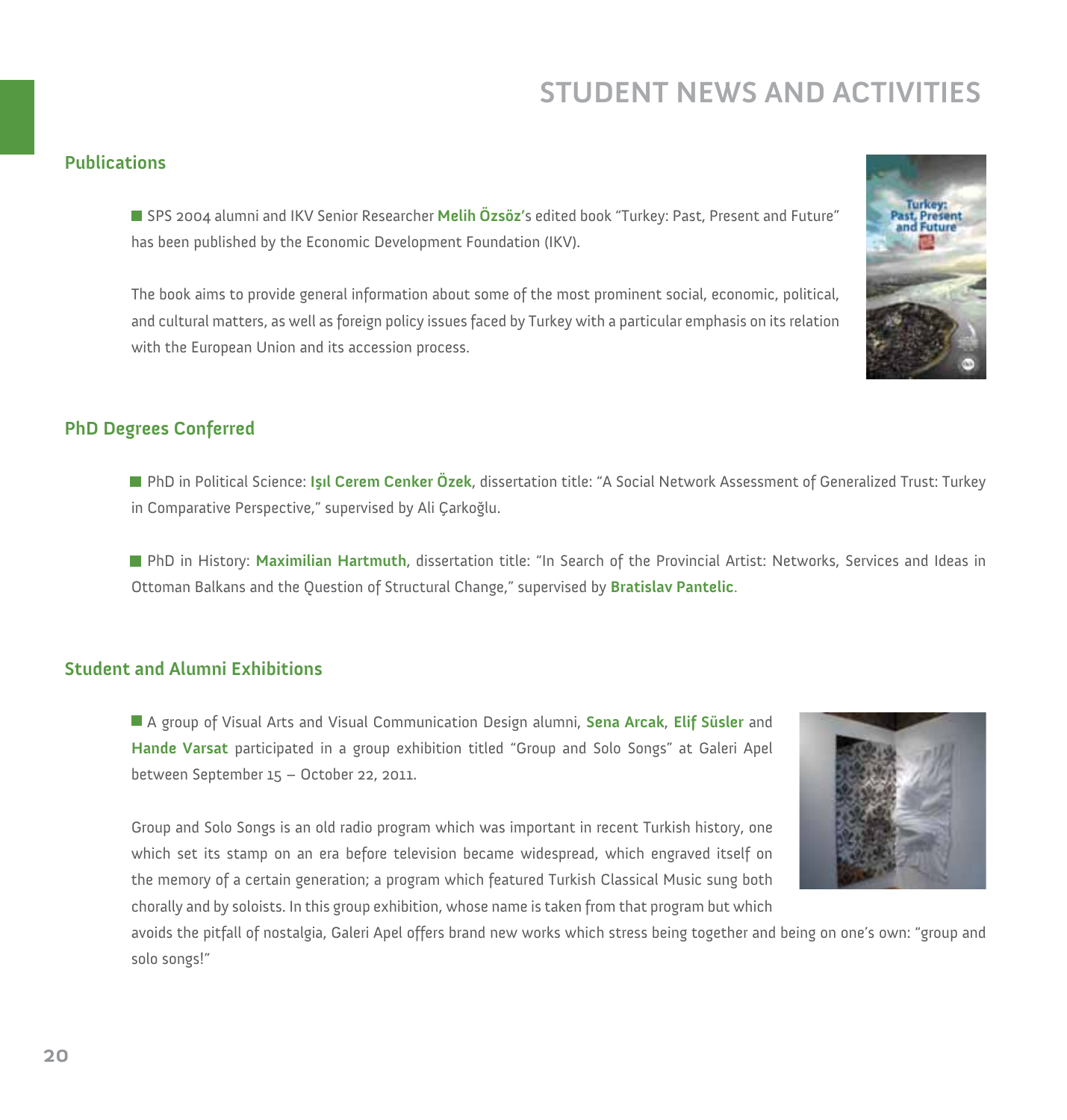

Student works of **VA 329 Photography & Expression** course were exhibited at FASS Art Gallery between October 11- 22, 2011.

**Participants:** Aslı Çağlar, Ayça Narin, Barış Ertufan, Berke Doğanoğlu, Cem Demirer, Damla Köksalan, Gülce Baycık, İris Süloş, Mert Süha Öner, Naz Akyar, Özge Öz, Yankı Çalışkan and Yasemin Öncü.

**"Lens'less"** photography exhibition displayed the works of the summer school course **VA 428 Pinhole Photography** class. All images were created with hand-built box cameras, and lens-less digital cameras. This exhibition was held between October 24 – November 12, 2011 at FASS Art Gallery.

**Didem Erk**'s graduation exhibition "I feel I am eating memories" was displayed at FASS Art Gallery between January 18 - 30, 2012.

> VACD graduate **Berna Aksu**'s exhibition "Pain" was displayed exhibited at FASS Art Gallery in February 2012.





**Digital Media Student Exhibition** was a compilation of the works by VACD students from 3D Modeling and Video courses in Fall 2011 semester. It was on display between March 5 – 21, 2012 at FASS Art Gallery.

Recent works by **Meltem Işık** (VACD 2011) and **Hande Varsat** (VACD 2005) were on display in Istanbul centrum art galeries located in the Beyoğlu area. Meltem's exhibition titled "Twice into the Stream" was at Galeri Nev on March 2 - 31, 2012 whereas Hande's exhibition "ever-laden" was displayed at Galeri Apel between March 8 - April 7, 2012.